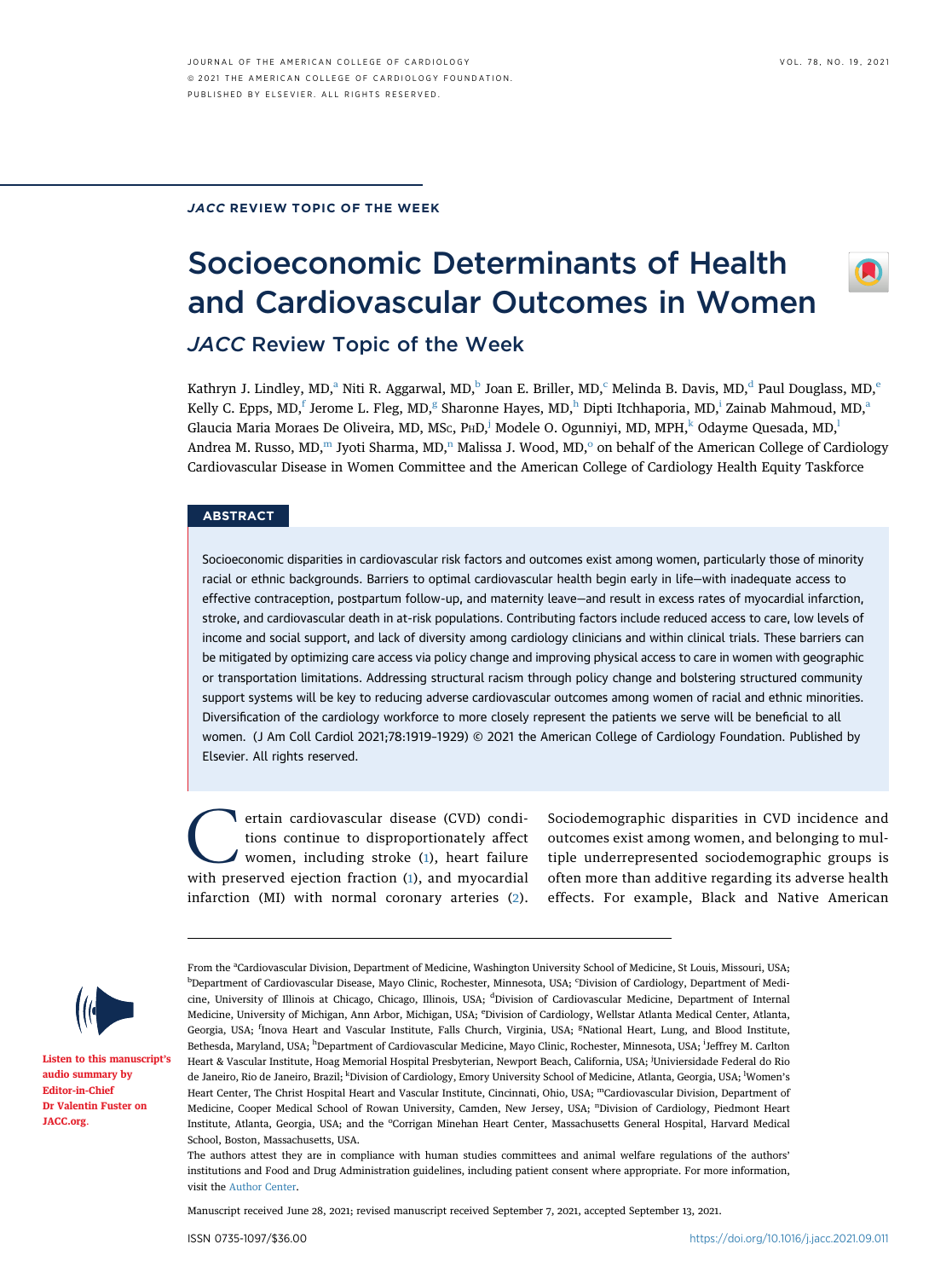## ABBREVIATIONS AND ACRONYMS

ACA = Patient Protection and Affordable Care Act CVD = cardiovascular disease FPL = federal poverty level

#### LARC = long-acting reversible contraception

MI = myocardial infarction

SDOH = social determinants of health

SES = socioeconomic status

women experience higher rates of total CVD, coronary disease, and stroke deaths than their White counterparts, and Latina migrant and seasonal farmworkers experience high rates of uninsurance, obesity, and diabetes ([1](#page-7-0),[3](#page-7-2)). These differences are likely related to myriad socioeconomic disparities that create sex- and gender-specific barriers to optimal care. Although it is estimated that 80% of CVD is preventable through lifestyle modifications, socioeconomic barriers to optimal care lead to persistent gaps in care independent of biologic differences ([1\)](#page-7-0). In this review, we highlight key sociodemographic contributors to disparities in cardiovascular outcomes in women and present potential solutions.

# MAJOR SOCIOECONOMIC DETERMINANTS ADVERSELY AFFECTING WOMEN

RACE AND ETHNICITY. The burden of CVD risk factors is disproportionately borne by women of ethnic and racial minorities ([4\)](#page-7-3). Black women have the highest rates of obesity of any racial group in the United States and a high prevalence of physical inactivity and unhealthy diet ([1](#page-7-0)). Black women experience a higher incidence of MI or fatal coronary heart disease compared with White women or men in all age groups [\(1\)](#page-7-0). Despite a lower prevalence of atrial fibrillation compared with White women, Black women have a higher burden of stroke and a higher risk for bleeding ([5\)](#page-7-4). Furthermore, Black women are 3.4 times more likely to die of pregnancy complications than White women ([6](#page-7-5)).

The HCHS/SOL (Hispanic Community Health Study/Study of Latinos) showed that the prevalence of  $\geq$ 3 major CVD risk factors was 17.4% in Hispanic/ Latina women, with only 29.3% meeting ideal cardiovascular health targets ([7](#page-7-6)). Despite a worse cardiovascular risk profile, Hispanic/Latinx ethnicity is associated with lower cardiovascular and all-cause mortality compared with non-Hispanic Whites, commonly referred to as the Hispanic or Latino mortality paradox ([8\)](#page-7-7). However, the perception of a Hispanic paradox was recently refuted, showing that mortality rates may actually be higher within the Hispanic community than for non-Hispanic Whites ([9](#page-7-8)).

Coronary artery disease is the leading cause of death among Native American/Alaskan Native women, with diabetes having the greatest effect on coronary artery disease risk in women ([10](#page-7-9)). Native American/Alaskan Native women have high rates of cardiovascular risk factors, with up to 69% prevalence

## **HIGHLIGHTS**

- In addition to biological differences, socioeconomic factors contribute to disparities in cardiovascular health outcomes in women, and many are potentially modifiable.
- Key factors to contributing to health care disparities include poverty, racism, geography, education and access to health care insurance.
- Overcoming disparities that affect the cardiovascular health of women include policy changes, education and training, innovations in health care delivery, and diversification of the cardiology workforce.

of obesity ([11](#page-7-10)). A sedentary lifestyle is magnified by inadequate support for household responsibilities, lack of safe exercise facilities, and sociocultural expectations ([12](#page-8-0)).

RACISM AND DISCRIMINATION. Racism and discrimination have been linked to worse cardiovascular outcomes  $(13)$  $(13)$ . The adverse effects on health care and health disparities are well described in the Institute of Medicine Report Unequal Treatment [\(14\)](#page-8-2). The Jackson Heart Study showed that lifetime discrimination was associated with incident hypertension in Black women, even after adjusting for hy-pertension risk factors ([15\)](#page-8-3). Discrimination coping behaviors, including unhealthy diet and poor physical activity, may also contribute to the development of hypertension ([16\)](#page-8-4). Furthermore, chronic exposure to discrimination may contribute to disparities in observed CVD and access to quality cardiovascular care ([17](#page-8-5)). Within the medical system, racial and gender bias contribute to disparities in diagnosis and treatment, leading to adverse outcomes ([18\)](#page-8-6). Finally, institutional or systemic racism leads to minority communities' having differential access to healthy foods and health care, quality education, good housing, and higher wage jobs [\(19\)](#page-8-7).

INCOME. Low annual income, income volatility, lower lifetime income, and low neighborhood income have all been associated with adverse risk for cardiovascular events ([20](#page-8-8),[21\)](#page-8-9). Although the gender earning gap has narrowed, it persists despite correcting for education, experience, and occupation and is predicted to widen again as a result of the coronavirus disease 2019 pandemic ([22\)](#page-8-10). Low-income women often work multiple jobs and work long or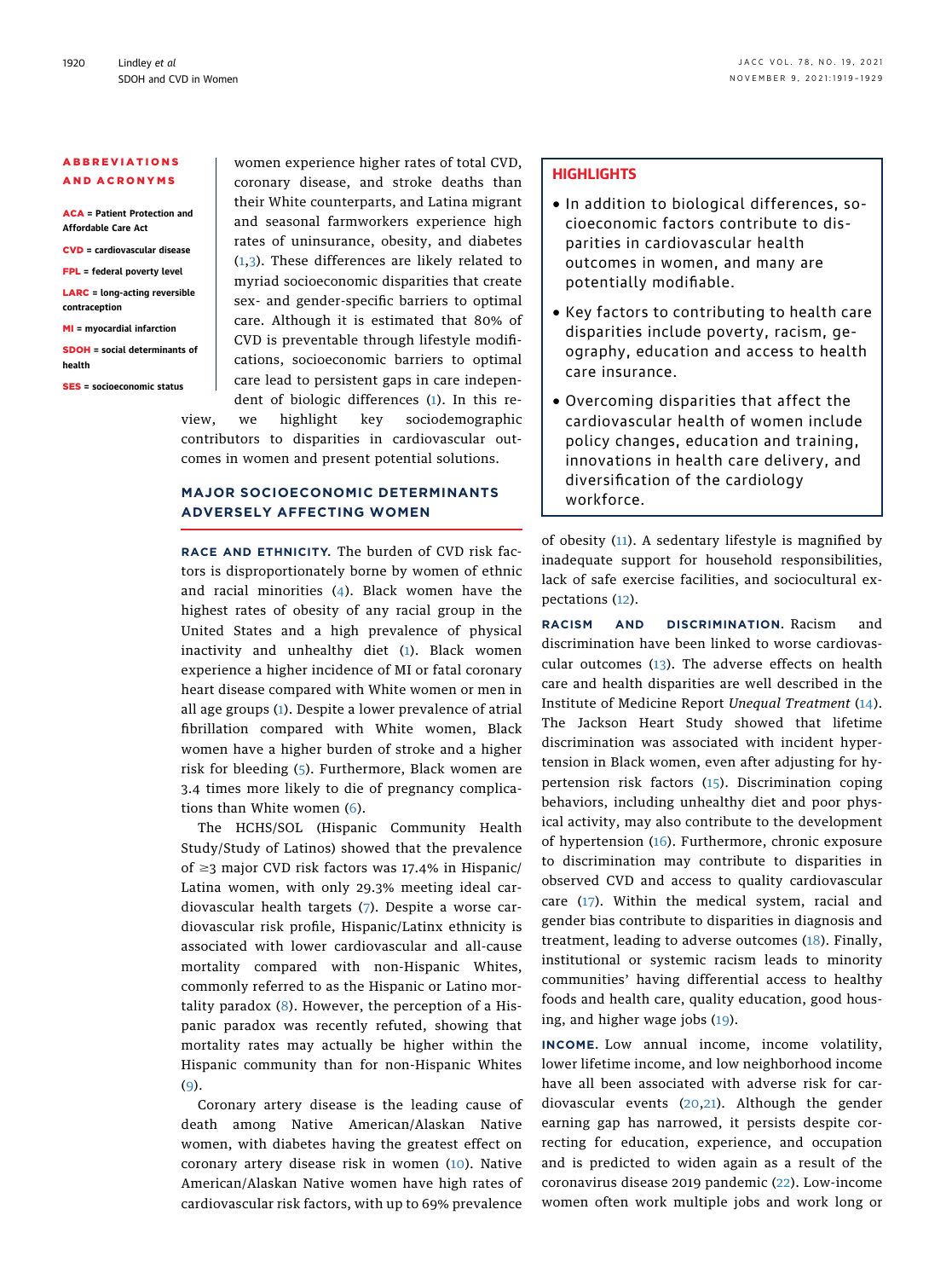odd hours to support their families and alternative childcare responsibilities, which may lead to increased stress or reduced time to exercise or attend appointments ([23,](#page-8-11)[24](#page-8-12)). Studies have consistently demonstrated increased cardiovascular risk in poor women compared with their wealthier counterparts ([25](#page-8-13)).

PAYER. CVD is the leading cause of maternal mortality, with cardiomyopathy being the leading cause of late maternal deaths [\(26](#page-8-14)). Medicaid finances more than 43% of U.S. births ([27\)](#page-8-15). Unfortunately, several impediments to implementation of the Medicaid pregnancy coverage mandate persist, including wide state-by-state variability in coverage and income eligibility and delays in access to care in early pregnancy. Of women receiving Medicaid coverage during pregnancy, 50% are uninsured before becoming pregnant, and 55% are uninsured 6 months following delivery ([28](#page-8-16)). Abrupt loss of coverage postpartum leaves many women without health care when they are at risk for postpartum cardiovascular complications, in addition to limiting cardiovascular risk factor optimization between pregnancies ([29](#page-8-17)).

RURALITY. Women living in rural areas have increased mortality due to atrial fibrillation, stroke, ischemic heart disease, and heart failure compared with urban women ([30-32](#page-8-18)). Contributing factors include lower levels of education, lower income, and increased prevalence of mental illness and depression ([32](#page-8-19),[33](#page-8-20)). Rural women also have higher levels of cardiovascular risk factors, including tobacco use, obesity, and physical inactivity ([32](#page-8-19)).

Access to care is a dire problem in the rural United States because of small numbers of primary care and subspecialty physicians, significant travel distances required to seek obstetric and specialty care, and poor health care insurance coverage ([32](#page-8-19),[34](#page-8-21)). Rural women have the highest rates of maternal cardiovascular morbidity and mortality, with racial/ethnic minority women living in rural areas experiencing disproportionately poor outcomes ([35\)](#page-8-22).

EDUCATION. Lower educational attainment is associated with a higher risk for CVD, including risk for MI and cardiovascular mortality ([36](#page-8-23),[37](#page-8-24)). Lower educational attainment also predicts worse short- and longterm outcomes from acute MI  $(38)$  $(38)$ . In patients with acute MI undergoing percutaneous coronary intervention, lower education was the only socioeconomic variable associated with 3-year major CVD events and mortality ([39\)](#page-8-26). One potential explanation is that those with lower educational levels tend to have a larger number of CVD risk factors ([40\)](#page-8-27). Potential differences in interventional procedures, follow-up care or medication adherence, and health literacy might also play a role.

ZIP CODE. In the REGARDS (Reasons for Geographic and Racial Differences in Stroke) study, ZIP code was included in a multivariable social determinants of health (SDOH) risk score to predict incident cardiovascular events. Participants with a greater number of SDOH were more likely to be women, Black, and have multiple cardiovascular risk factors. Higher incidence rates of stroke ([41](#page-8-28)), heart failure ([42](#page-8-29)), and fatal coronary heart disease ([43](#page-8-30)) were seen as the risk score increased. The independent association of cardiovascular events with SDOH could stem from the cumulative effects of allostatic stress responses, including the stimulation of stress hormones, endothelial dysfunction, metabolic disturbances, and inflammation [\(43\)](#page-8-30).

SOCIAL SUPPORT. Lower level of social support is a recognized psychosocial risk factor for CVD. In the Women's Health Initiative, lower social support showed a modest association with all-cause mortality among women without prior CVD but not in those with CVD histories ([44\)](#page-8-31). The greater likelihood that older women are more likely to live alone than older men highlights the importance of low social support as a cardiovascular risk factor in older women.

COMMUNICATION (LANGUAGE/CULTURAL) BARRIERS. Language barriers lead to impaired patient-clinician communication, reduced patient and clinician satisfaction, and more reported adverse outcomes. Language barriers have an impact on the quality and costs of health care provision to women with CVD and diabetes because of unequal access to health care and outcomes, compounded by the global migration of vulnerable people ([45](#page-8-32)). A cross-sectional analysis from London revealed a high prevalence of CVD and diabetes in patients with non-English language preference even after adjustment for age, sex, social deprivation, ethnicity, and practice clustering; the investigators concluded that non-English language preference likely defines a social group with shared cultural and behavioral cardiovascular risk factors [\(46](#page-8-33)).

SEXUAL ORIENTATION. Sexual-minority individuals (lesbian, gay, bisexual, transgender) experience chronic stress and disparities in employment, income, education, and access to health care due to discrimination, victimization, and interpersonal rejection, including overt and implicit bias experienced in health care settings ([47](#page-8-34),[48\)](#page-8-35). Sexual-minority women in particular have higher levels of diabetes, hyperlipidemia, hypertension, obesity, CVD, MI, and stroke ([47](#page-8-34)). Lesbians and bisexual women had more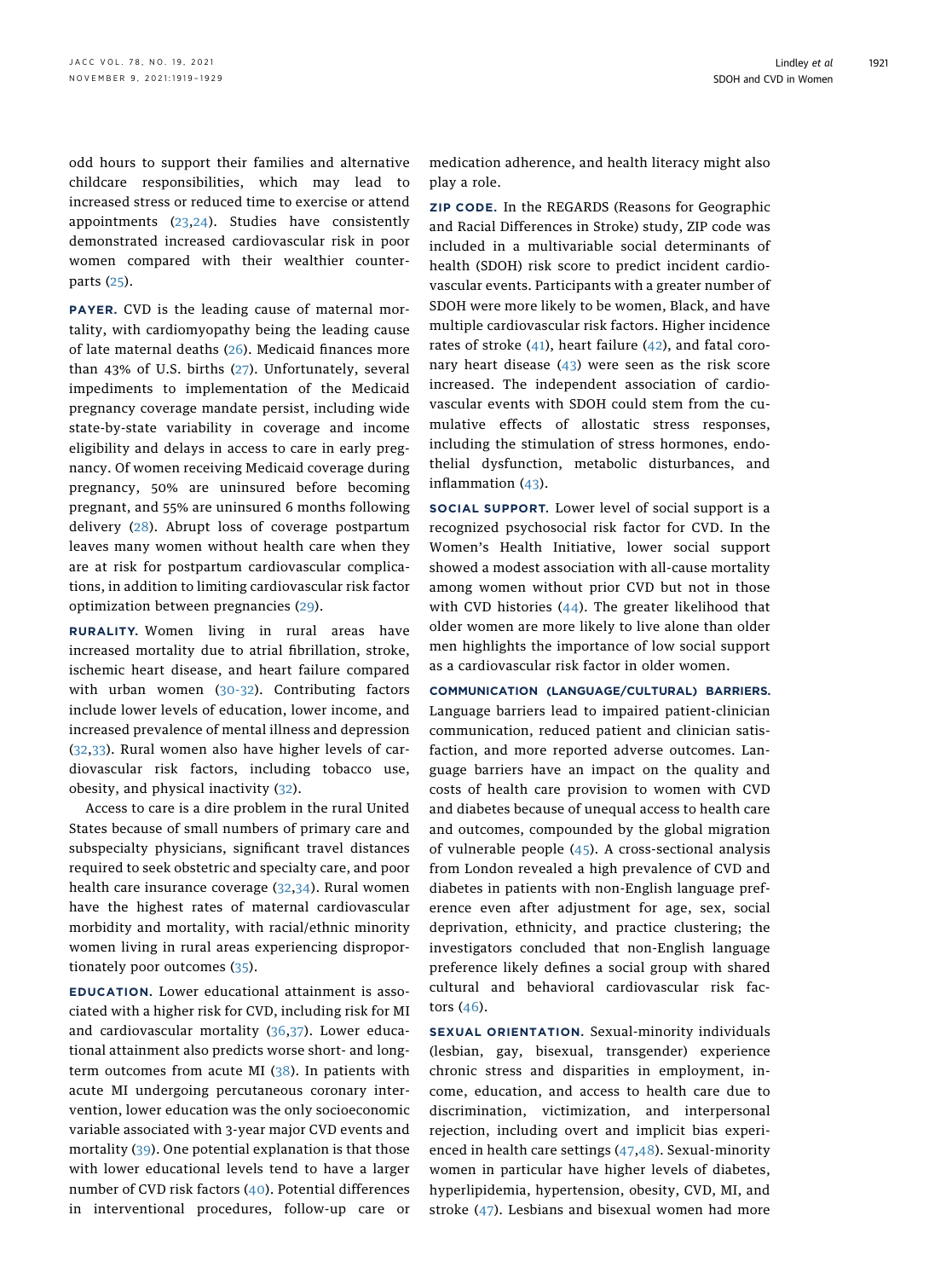risk factors for CVD, such as smoking, heavy alcohol consumption, and higher body mass index, than heterosexual women in adjusted models, potentially indicating pathways to the increased risk in these women ([47\)](#page-8-34).

## POTENTIAL SOLUTIONS

Despite the socioeconomic barriers contributing to adverse cardiovascular outcomes in women, many potential promising solutions have been identified ([Central Illustration](#page-4-0)). As SDOH represent fundamentally a societal problem, many of the potential resolutions require change at the level of health policy makers, medical societies, and health care institutions. However, each individual clinician and researcher also plays an important role in addressing SDOH within his or her sphere of influence ([Table 1](#page-5-0)). The forthcoming proposed solutions may positively affect cardiovascular outcomes in women by modifying multiple socioeconomic risk factors and potentially affecting a broad and diverse population of women.

PHYSICIAN BIAS TRAINING AND DIVERSIFICATION OF THE WORKFORCE. Although often unintentionally, women are less likely to receive advanced diagnostics and treatments or be included in clinical trials [\(18](#page-8-6)[,49](#page-8-36)). These disparities are multiplied for women in marginalized racial, ethnic, or social groups ([50\)](#page-8-37). Female physicians have been shown to be more likely to intensify treatment for hyperlipidemia and hypertension in female patients, and male physicians with increased exposure to female physicians and female patients had more success in treating female patients ([51\)](#page-8-38). Interventions to mitigate bias disproportionally affecting women include training physicians in cultural competence and biases, implicit bias training, diversification of the workforce, inclusion of sex and gender health care disparities education as part of the medical and nursing curricula, and creating a culture of inclusion in cardiology and medicine in general ([50](#page-8-37),[52](#page-8-39)).

The cardiology workforce is not reflective of the diverse U.S. population it serves; female physicians are underrepresented in adult cardiology (21.5%), despite representing nearly one-half of medical students and internal medicine residents ([53](#page-8-40)). Only 7.8% of internal medicine trainees are Black, and among cardiology trainees, only 5.4% are Black and 6.8% are Hispanic/Latinx ([53\)](#page-8-40). Lack of diversity among health care professionals may be even more responsible for disparities in health care access and outcomes than lack of health insurance ([54](#page-8-41)). Pathway and mentoring programs must be implemented at all levels of education and career ([55](#page-9-0)). Commitment by national societies to diversify the cardiology workforce was led by the 2018 American College of Cardiology Diversity and Inclusion Initiative, but much remains to be done [\(56](#page-9-1)).

ADDRESSING RACISM AND DISCRIMINATION. Coordinated efforts centered on achieving health equity for all women, irrespective of race/ethnicity, are required to improve cardiovascular outcomes in women. Racial discrimination is a public health problem requiring inclusive and continuous, multisector stakeholder engagement and interventions at the individual, community, and government levels. Suggested strategies include working with communities so that they have access to resources essential for healthy living, emphasizing patient-centered health and health promotion rather than treatment of disease, and promoting awareness of and building the political will to prioritize this issue ([57](#page-9-2)). Finally, access to better employment, housing and education, income, and equitable criminal justice systems ([19](#page-8-7),[58,](#page-9-3)[59](#page-9-4)) will have a significant impact on addressing these disparities.

HEALTH CARE COVERAGE. Medicaid expansion related to the Patient Protection and Affordable Care Act (ACA) has been associated with a substantial decrease in cardiovascular mortality, particularly related to hypertensive heart disease and heart failure ([60](#page-9-5)). There is growing evidence that the ACA state Medicaid expansions have reduced both maternal and infant mortality ([61](#page-9-6)). Extending Medicaid coverage for 12 months after delivery may help reduce late maternal deaths that are due predominantly to cardiomyopathy, facilitate interpregnancy cardiovascular screening and risk factor optimization, and increase access to contraception.

Value-based care has been proposed as a reimbursement strategy that will be an additional strategy to improve maternal health outcomes. Recently, the Health Care Transformation Task Force, a group of providers and payers dedicated to facilitating implementation of value-based payment models, released a report recommending changes in reimbursement to reward high-value care and favorable maternal and newborn health outcomes ([62\)](#page-9-7).

INNOVATION IN HEALTH CARE DELIVERY. Telemedicine consultation with cardiology specialists can safely reduce wait times compared with face-to-face encounters in medically underserved patients ([63\)](#page-9-8). Digital health technology and mobile health also offer promising mechanisms for expanding patient engagement in health care and improving chronic disease management ([64,](#page-9-9)[65](#page-9-10)). Remote monitoring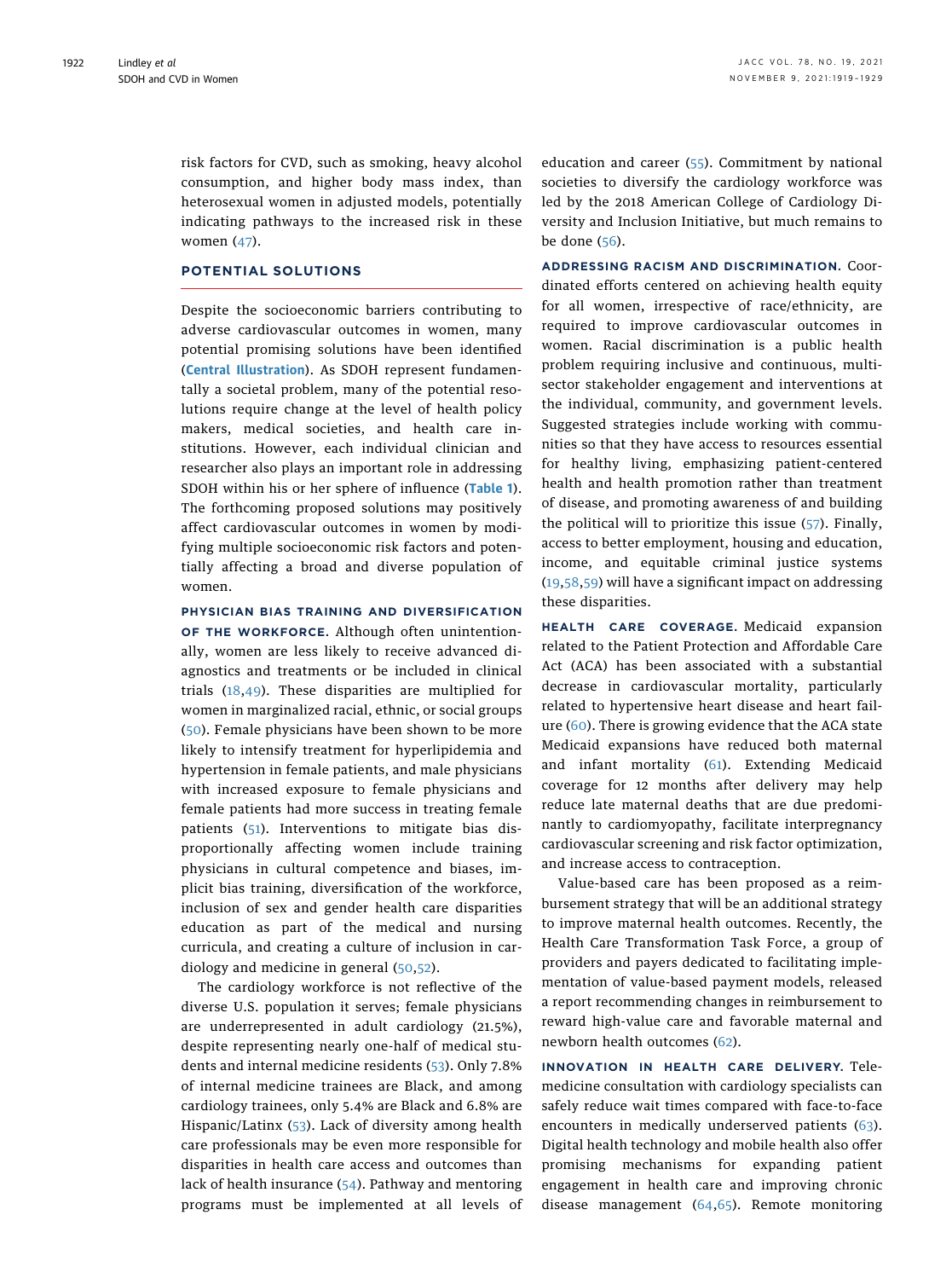<span id="page-4-0"></span>

Social determinants of health contribute to health care disparities in cardiovascular outcomes in women. These factors are modifiable through policy change, education and training, diversification, and innovation in health care delivery. LBT = lesbian, bisexual, and transgender.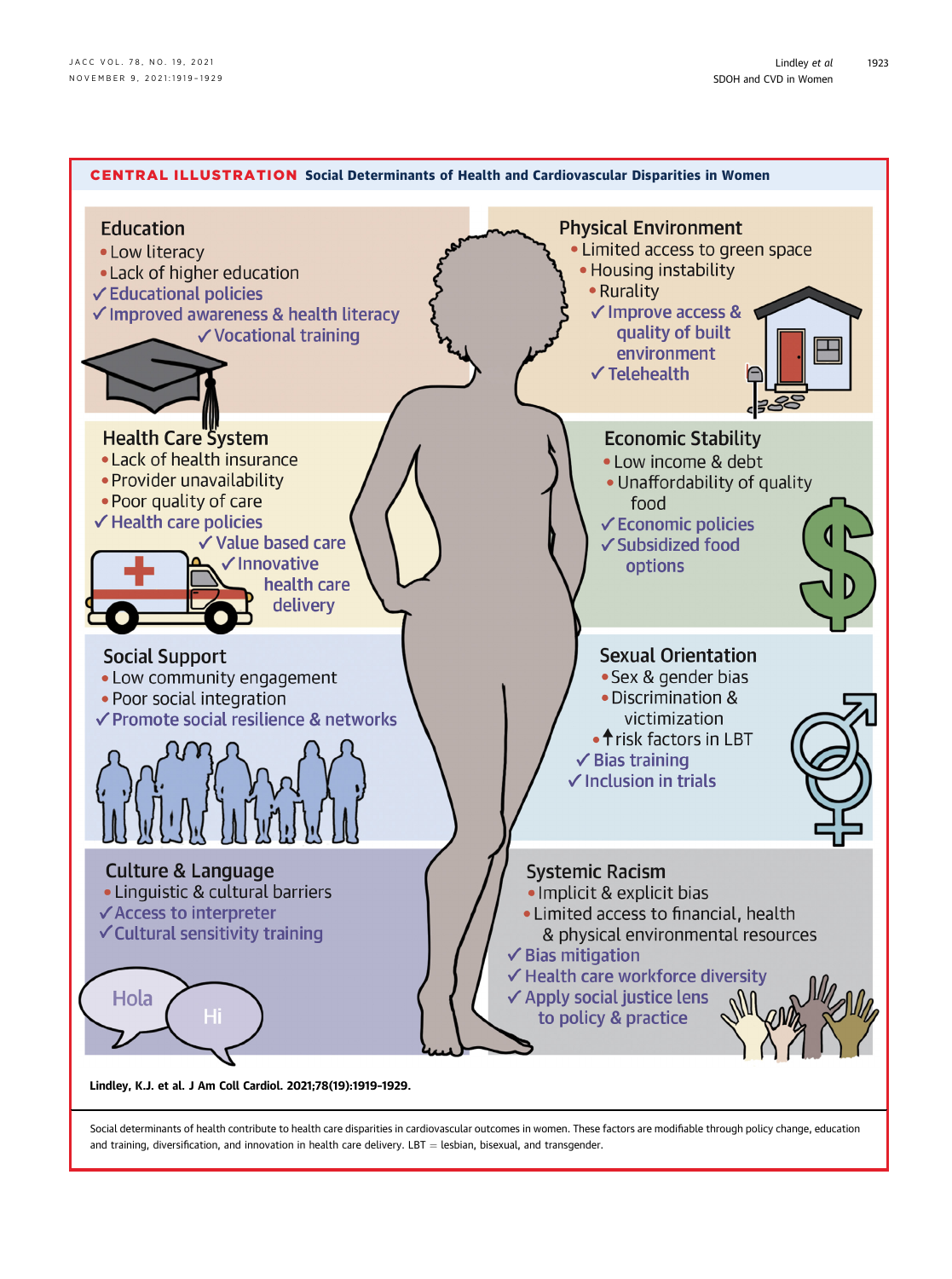<span id="page-5-0"></span>

| TABLE 1 Proposed Levels of Responsibility for Enacting Change in SDOH in Women's Cardiovascular Disease               |                                                                           |                                                                                      |                                                                                        |
|-----------------------------------------------------------------------------------------------------------------------|---------------------------------------------------------------------------|--------------------------------------------------------------------------------------|----------------------------------------------------------------------------------------|
| Individual                                                                                                            | <b>Institution</b>                                                        | <b>Professional Societies</b>                                                        | <b>Policy Makers</b>                                                                   |
| Provide patient-centered care                                                                                         | Provide ample inpatient and outpatient<br>social work resources           | Require diversity in clinical study<br>enrollment and leadership                     | Increase physical and financial<br>access to contraception                             |
| Ask patients about SDOH                                                                                               | Develop patient transportation<br>partnerships                            | Prioritize diversification of society<br>leadership                                  | Require diversity in clinical study<br>enrollment and trial leadership                 |
| Provide individualized patient<br>education                                                                           | Provide appropriate health literacy level<br>education resources          | Facilitate diversification of<br>trainees through education and<br>outreach programs | Increase access to healthy foods and<br>exercise locations                             |
| Use available interpreters                                                                                            | Provider interpreter support services                                     | Develop and distribute<br>appropriate health literacy<br>level education resources   | Increase access to health care<br>innovation via remote<br>monitoring and telemedicine |
| Identify and ameliorate personal bias                                                                                 | Provide bias training for staff                                           | Provide education on racism and<br>discrimination                                    | Increase health care coverage of<br>high-risk women                                    |
| Discuss contraception with women<br>of childbearing age and facilitate<br>referrals for LARC                          | Partner with community support resources                                  |                                                                                      | Foster community support programs                                                      |
| Discuss economical options for<br>healthy diet and exercise                                                           | Provide safe exercise locations                                           |                                                                                      | Increase funding for patient<br>education campaigns                                    |
| Diversify clinical and research teams                                                                                 | Provide clinical sites in locations<br>convenient to where patients live  |                                                                                      | Improve transportation<br>infrastructure                                               |
| Prioritize diversification of patient<br>enrollment in clinical studies                                               | Prioritize diversification of leadership,<br>faculty, staff, and trainees |                                                                                      | Develop maternity leave policies                                                       |
|                                                                                                                       | Require diversity in clinical study<br>enrollment                         |                                                                                      |                                                                                        |
|                                                                                                                       | Provide innovative and flexible health care<br>delivery models            |                                                                                      |                                                                                        |
|                                                                                                                       | Develop cardio-obstetrics programs for<br>multidisciplinary care          |                                                                                      |                                                                                        |
|                                                                                                                       | Develop SDOH EMR dashboard                                                |                                                                                      |                                                                                        |
|                                                                                                                       | Provide maternity leave for employees                                     |                                                                                      |                                                                                        |
| $EMR =$ electronic medical record; LARC = long-acting reversible contraception; SDOH = social determinants of health. |                                                                           |                                                                                      |                                                                                        |

programs have been shown to be effective in reducing heart failure readmissions, improving exercise capacity, and reducing blood pressure, cholesterol levels, and weight [\(66-68\)](#page-9-11). The implementation of interventions using text messaging ([69\)](#page-9-12), wearable devices ([70\)](#page-9-13), and web-based technology ([71](#page-9-14)) are feasible and effective for modifying behavior to promote cardiovascular risk reduction in minority and underserved communities. Digital health technology can also allow the integration of SDOH within the electronic medical record to better address the needs of women when formulating comprehensive care plans ([64\)](#page-9-9).

PATIENT EDUCATION AND HEALTH LITERACY. Poor health literacy is associated with increased cardiovascular morbidity, mortality, health care use, and health care costs [\(72\)](#page-9-15). Interventions incorporating health literacy can improve risk factor control, adherence to therapy, and lifestyle modification and reduce early decompensation and readmission for acute coronary syndromes and heart failure [\(72,](#page-9-15)[73\)](#page-9-16). To be effective, initiatives and interventions must be culturally tailored and incorporate multilevel community input [\(74](#page-9-17)). Digital tools on electronic patient portals and web-based "personal decision assistants"

for cardiovascular testing will be successful only for those who have access to technology ([75](#page-9-18),[76\)](#page-9-19). "Go Red for Women" and "Heart Truth" have had a positive impact on heart disease awareness, but primarily among White women. Overcoming women's diverse barriers will be important to success of these efforts [\(77,](#page-9-20)[78](#page-9-21)).

INTERPRETERS. Foreign-language patients who have access to professional interpreters have improved outcomes, with fewer hospitalizations, better chronic disease outcomes, and lower health care costs  $(46)$  $(46)$ . Professional medical interpreters influence the quality of acute ischemic stroke care for patients who speak languages other than English [\(79](#page-9-22)). Web- or phone-based interpreters can increase access to interpreter services when live interpreters are not available. When professional interpreters are not available or not preferred by patients, family interpreters must be used, especially to facilitate discussions with clinicians ([80\)](#page-9-23).

INCLUSION IN TRIALS: OVERCOMING SEX, LANGUAGE, AND RACE BARRIERS. Greater recruitment of women and underrepresented minorities into clinical trials will be a pivotal step in achieving health equity. Presently, women constitute 38% of participants in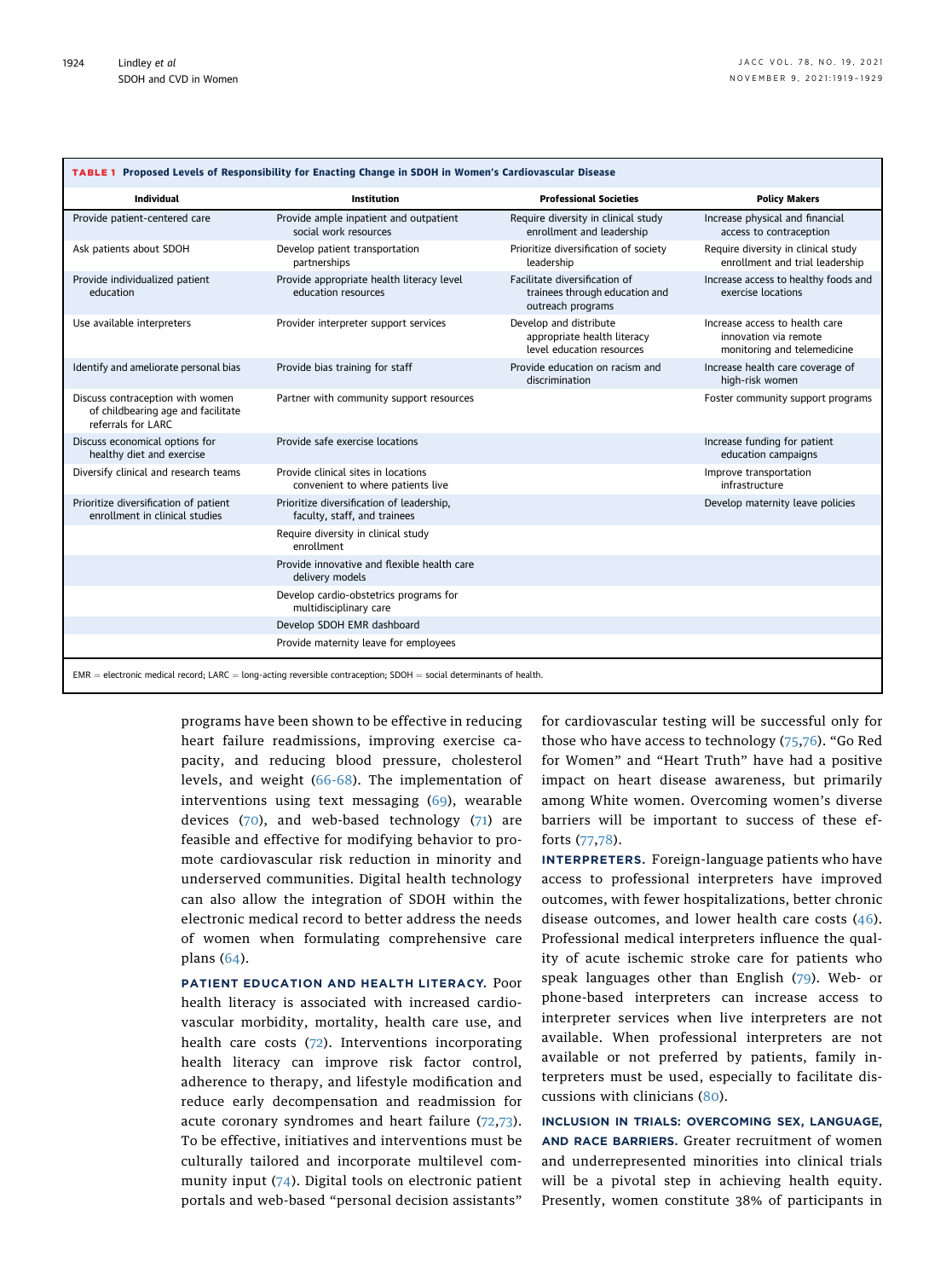clinical trials and 33% of those in cardiovascular device trials, with a median female-to-male ratio of 0.51 for these trials [\(81,](#page-9-24)[82\)](#page-9-25). Black and Hispanic patients constitute only 5% and 1% of clinical trial participants, respectively, despite representing 12% and 16% of the U.S. population ([83](#page-9-26)). Diverse population recruitment and a priori sex- and race-based analysis and reporting of results should be required by funding sources, review boards, regulatory agencies, and medical journals. Furthermore, expansion of clinical trials and registries, including pilot studies, to include pregnant and lactating women is essential to improve CVD care for both women and their children ([84\)](#page-9-27). Recruitment brochures should be translated into common languages. Incorporating community-based participatory research principles in study design and partnering of researchers with underserved communities and their leaders to provide education, raise awareness of sex- and race-based prevalence of disease, and explain the potential side effects of trial arms will increase trust from minority participants. A culturally and linguistically cross-trained research workforce is also more likely to engage with, screen, and enroll minority participants. Targeting marketing efforts at local places of worship and barber and beauty salons and using social media strategies may also improve reach of trial awareness. Leveraging web-based participation may help enroll women with caretaking responsibilities and geographic or transportation barriers.

### PATIENT-CENTERED CARE AND COMMUNITY SUPPORT.

Women are often responsible for not only their own health care but also the health care their spouses, children, and elderly parents. The Centers for Disease Control and Prevention estimates that 58% of all caregivers (providing care for family members with chronic illnesses or disabling conditions) in the United States are women  $(85)$ . Access to basic essential services such as primary care, emergency care, prenatal care, home care, behavioral health services, and navigation of the complex and ever changing health care systems can be daunting [\(86\)](#page-9-29). To ensure equitable health care access for all women, a collaborative and integrated partnership between health care systems and community organizations is essential—and has previously been proved to reduce cardiovascular risk factors, including lipid levels, blood pressure, and glycated hemoglobin, and to improve mental health indexes among socioeconomically disadvantaged women [\(87](#page-9-30)). Suggested strategies include screening patients for SDOH, providing patient navigation services, and fostering community engagement through partnerships with stakeholders,

such as faith-based, public health, and social service organizations, housing and transportation services, and local businesses ([86](#page-9-29),[88\)](#page-9-31).

TRANSPORTATION. Lack of adequate transportation can limit access to health care and worsen existing health care disparities ([86\)](#page-9-29). Potential solutions include the provision of subsidized medical transport and ensuring equitable and affordable access to transportation, especially public transportation services. To address policy and environmental changes, it is important to develop public and private partnerships with communities where the need is the greatest [\(89](#page-9-32)).

CONTRACEPTION ACCESS. Unintended pregnancies can derail plans for education or employment or place undue financial pressure at inopportune times. Access to comprehensive contraception is challenging for 2 reasons: 1) financial cost and insurance coverage; and 2) physical access. Black women are more likely than White women to live in regions without reasonable access to a health center that offers comprehensive contraception and pharmacies that facilitate contraceptive purchase [\(90](#page-9-33)). Rural health departments also rarely offer prescription contraception, especially long-acting reversible contraception (LARC) ([91](#page-9-34)). Efforts to improve access to clinicians and pharmacies are needed. Immediate postpartum LARC should also be offered, being mindful to avoid coercion, to promote universal availability and reproductive justice [\(92](#page-9-35)). Latina women in particular are less likely to have received contraception prior to their first postpartum visits, and although they are more likely than other racial groups to receive contraception at their postpartum visits, they are less likely to receive highly effective methods ([93\)](#page-9-36). The reasons for this are not fully known, but possible contributors include increased risk for loss of insurance postpartum and increased distance to the medical center, resulting in hesitancy to schedule follow-up appointments for placement of LARC ([93\)](#page-9-36).

The Contraceptive CHOICE Project identified that removal of financial barriers to LARC resulted in women predominantly choosing LARC methods of contraception, leading to substantial reductions in unintended pregnancies, abortions, and teenage pregnancies ([94,](#page-10-0)[95](#page-10-1)). To improve financial access, the American College of Obstetricians and Gynecologists has supported several measures, including full implementation of the ACA requirement that private health insurance cover comprehensive contraception, alternative contraceptive coverage for women with health insurance plans that are exempt from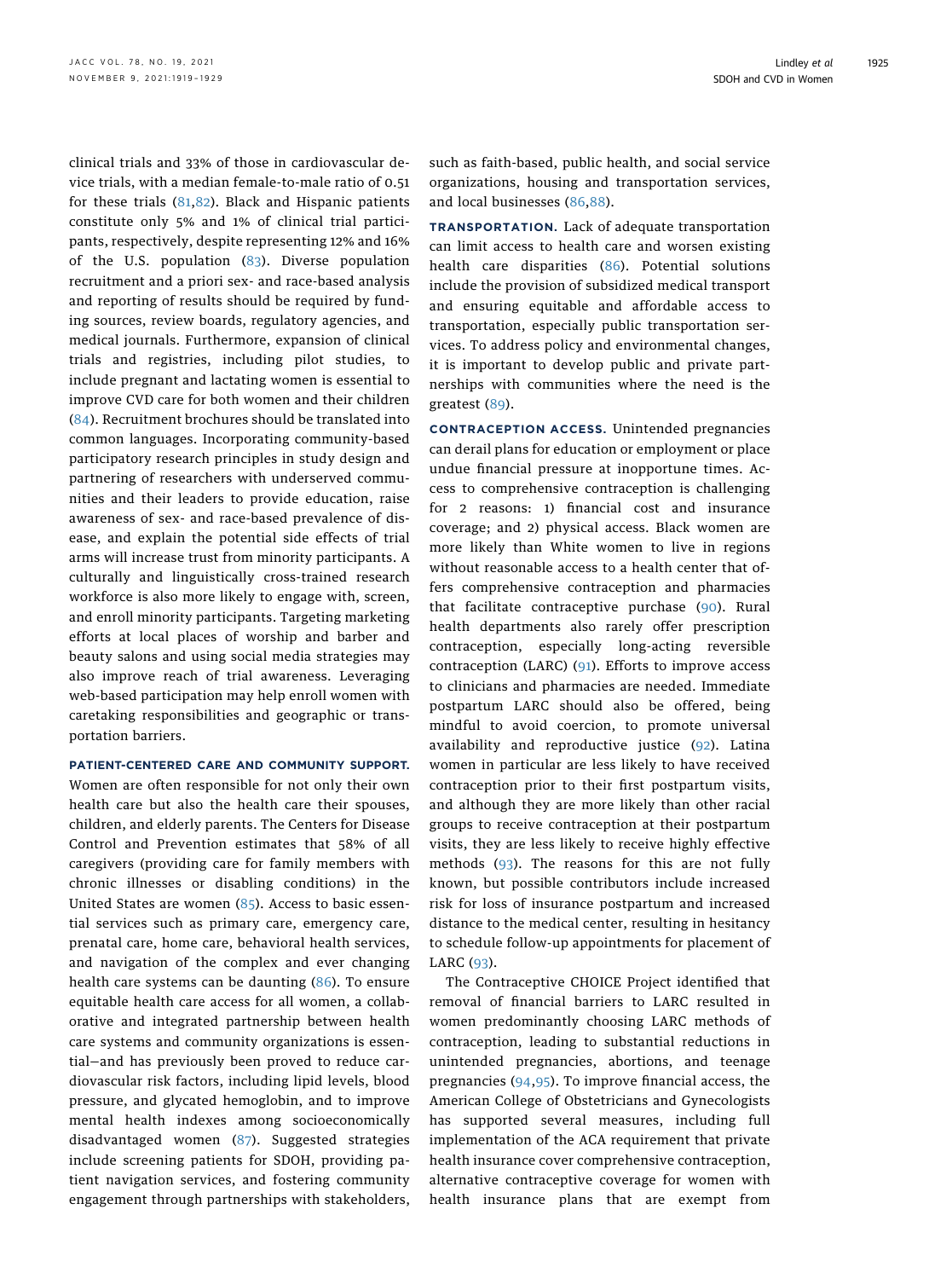contraception coverage, and Medicaid expansion to help low-income women gain better access ([96\)](#page-10-2). Reducing out-of-pocket costs for contraception is associated with improved patterns of use and fewer births, especially for women with low incomes ([97](#page-10-3)).

ACCESSIBILITY OF HEART-HEALTHY FOOD AND EXERCISE LOCATIONS. Undesirable neighborhood environments are associated with lower odds of exercise, worse diet, and higher body mass index ([98\)](#page-10-4). Living in a neighborhood with a recreation center has been associated with more minutes per day spent in moderate to vigorous physical activity in African American adolescent girls living in low-income, urban communities ([99](#page-10-5)). Increased access to recreation centers has been proposed to improve physical activity among urban adolescent girls and women [\(99\)](#page-10-5). Provision of culturally appropriate and responsive home-based weight-loss programs is another potential solution to increase physical activity and cardiovascular health among women who are unable to access safe and affordable exercise locations ([100](#page-10-6),[101\)](#page-10-7).

Living in a food desert is also associated with pregnancy morbidity, including hypertensive disorders of pregnancy and gestational diabetes, which are linked to short- and long-term cardiovascular morbidity and mortality ([102\)](#page-10-8). Providing women access to healthy foods through supermarkets and farmer's markets, through both geographic access and economical access via participation in the U.S. Department of Agriculture Supplemental Nutrition Assistance Program and Special Supplemental Nutrition Program for Women, Infants, and Children, can reduce cardiovascular comorbidities including hypercholesterolemia and diabetes [\(103](#page-10-9)).

## **CONCLUSIONS**

SDOH are major contributors to the ongoing sex and race/ethnicity disparities experienced by women with regard to cardiovascular risk factors and outcomes. These contributing factors are often overlapping and, importantly, are modifiable, with actionable solutions. Resolving health care outcomes disparities in women will require both investment in sex-specific science and health policy advocacy and incorporating awareness of the impact of these barriers into our health care delivery (on both personal and systemic levels). Potential solutions to these disparities include improved access to care through greater health care coverage and innovative health care delivery, patient-centered care through communitybased solutions and patient empowerment, and reducing structural inequities by addressing systemic bias and diversification of both the health care workforce and participants in clinical trials.

## FUNDING SUPPORT AND AUTHOR DISCLOSURES

Dr Ogunniyi has received institutional research grants from AstraZeneca, Boehringer Ingelheim, and Zoll; and is an advisory board member and consultant for Pfizer. All other authors have reported that they have no relationships relevant to the contents of this paper to disclose.

ADDRESS FOR CORRESPONDENCE: Dr Kathryn J. Lindley, Cardiovascular Division, Department of Medicine, Washington University School of Medicine, 660 S Euclid Avenue, Box 6068, St Louis, Missouri 63110, USA. E-mail: [kathryn.lindley@wustl.edu.](mailto:kathryn.lindley@wustl.edu) Twitter: [@DrKLindley](https://twitter.com/DrKLindley), [@NitiCardio](https://twitter.com/NitiCardio), [@MelindaDavisMD,](https://twitter.com/MelindaDavisMD) [@modeldoc,](https://twitter.com/modeldoc) [@odayme](https://twitter.com/odayme), [@AndreaRussoEP,](https://twitter.com/AndreaRussoEP) [@drmalissa](https://twitter.com/drmalissawood)[wood](https://twitter.com/drmalissawood), [@UIC.Dom.](https://twitter.com/UIC.Dom)

#### REFERENCES

<span id="page-7-0"></span>1. [Benjamin EJ, Virani SS, Callaway CW, et al. Heart](http://refhub.elsevier.com/S0735-1097(21)06216-1/sref1) [disease and stroke statistics](http://refhub.elsevier.com/S0735-1097(21)06216-1/sref1)—2018 update: a [report from the American Heart Association.](http://refhub.elsevier.com/S0735-1097(21)06216-1/sref1) Circulation[. 2018;137:e67](http://refhub.elsevier.com/S0735-1097(21)06216-1/sref1)–e492.

<span id="page-7-1"></span>2. [Pasupathy S, Air T, Dreyer RP, Tavella R,](http://refhub.elsevier.com/S0735-1097(21)06216-1/sref2) [Beltrame JF. Systematic review of patients pre](http://refhub.elsevier.com/S0735-1097(21)06216-1/sref2)[senting with suspected myocardial infarction and](http://refhub.elsevier.com/S0735-1097(21)06216-1/sref2) [nonobstructive coronary arteries.](http://refhub.elsevier.com/S0735-1097(21)06216-1/sref2) Circulation. [2015;131:861](http://refhub.elsevier.com/S0735-1097(21)06216-1/sref2)–870.

<span id="page-7-2"></span>3. [Castañeda SF, Rosenbaum RP, Holscher JT,](http://refhub.elsevier.com/S0735-1097(21)06216-1/sref3) [Madanat H, Talavera GA. Cardiovascular](http://refhub.elsevier.com/S0735-1097(21)06216-1/sref3) [disease risk factors among Latino migrant and](http://refhub.elsevier.com/S0735-1097(21)06216-1/sref3) [seasonal farmworkers.](http://refhub.elsevier.com/S0735-1097(21)06216-1/sref3) J Agromedicine. 2015;20: 95–[104](http://refhub.elsevier.com/S0735-1097(21)06216-1/sref3).

<span id="page-7-3"></span>4. [Benjamin EJ, Muntner P, Alonso A, et al. Heart](http://refhub.elsevier.com/S0735-1097(21)06216-1/sref4) [disease and stroke statistics](http://refhub.elsevier.com/S0735-1097(21)06216-1/sref4)—2019 update: a

[report from the American Heart Association.](http://refhub.elsevier.com/S0735-1097(21)06216-1/sref4) Circulation[. 2019;139:e56](http://refhub.elsevier.com/S0735-1097(21)06216-1/sref4)–e528.

<span id="page-7-4"></span>5. [Amponsah MK, Benjamin EJ, Magnani JW. Atrial](http://refhub.elsevier.com/S0735-1097(21)06216-1/sref5) fibrillation and race—[a contemporary review.](http://refhub.elsevier.com/S0735-1097(21)06216-1/sref5) Curr [Cardiovasc Risk Rep](http://refhub.elsevier.com/S0735-1097(21)06216-1/sref5). 2013;7:10.

<span id="page-7-5"></span>6. [Creanga AA, Syverson C, Seed K, Callaghan WM.](http://refhub.elsevier.com/S0735-1097(21)06216-1/sref6) [Pregnancy-related mortality in the United States](http://refhub.elsevier.com/S0735-1097(21)06216-1/sref6) 2011-2013. Obstet Gynecol[. 2017;130:366](http://refhub.elsevier.com/S0735-1097(21)06216-1/sref6)–373.

<span id="page-7-6"></span>7. [Daviglus ML, Talavera GA, Aviles-Santa ML,](http://refhub.elsevier.com/S0735-1097(21)06216-1/sref7) [et al. Prevalence of major cardiovascular risk fac](http://refhub.elsevier.com/S0735-1097(21)06216-1/sref7)[tors and cardiovascular diseases among Hispanic/](http://refhub.elsevier.com/S0735-1097(21)06216-1/sref7) [Latino individuals of diverse backgrounds in the](http://refhub.elsevier.com/S0735-1097(21)06216-1/sref7) United States. JAMA[. 2012;308:1775](http://refhub.elsevier.com/S0735-1097(21)06216-1/sref7)–1784.

<span id="page-7-7"></span>8. [Cortes-Bergoderi M, Goel K, Murad MH, et al.](http://refhub.elsevier.com/S0735-1097(21)06216-1/sref8) [Cardiovascular mortality in Hispanics compared to](http://refhub.elsevier.com/S0735-1097(21)06216-1/sref8) [non-Hispanic whites: a systematic review and](http://refhub.elsevier.com/S0735-1097(21)06216-1/sref8)

[meta-analysis of the Hispanic paradox.](http://refhub.elsevier.com/S0735-1097(21)06216-1/sref8) Eur J Intern Med[. 2013;24:791](http://refhub.elsevier.com/S0735-1097(21)06216-1/sref8)–799.

<span id="page-7-8"></span>9. [Hunt KJ, Resendez RG, Williams K, Haffner SM,](http://refhub.elsevier.com/S0735-1097(21)06216-1/sref9) [Stern MP, Hazuda HP. All-cause and cardiovascu](http://refhub.elsevier.com/S0735-1097(21)06216-1/sref9)[lar mortality among Mexican-American and non-](http://refhub.elsevier.com/S0735-1097(21)06216-1/sref9)[Hispanic White older participants in the San](http://refhub.elsevier.com/S0735-1097(21)06216-1/sref9) Antonio Heart Study—[evidence against the](http://refhub.elsevier.com/S0735-1097(21)06216-1/sref9) "Hispanic paradox. Am J Epidemiol[. 2003;158:1048](http://refhub.elsevier.com/S0735-1097(21)06216-1/sref9)– [1057](http://refhub.elsevier.com/S0735-1097(21)06216-1/sref9).

<span id="page-7-9"></span>10. [Howard BV, Lee ET, Cowan LD, et al. Coronary](http://refhub.elsevier.com/S0735-1097(21)06216-1/sref10) [heart disease prevalence and its relation to risk](http://refhub.elsevier.com/S0735-1097(21)06216-1/sref10) [factors in American Indians. The Strong Heart](http://refhub.elsevier.com/S0735-1097(21)06216-1/sref10) Study. [Am J Epidemiol](http://refhub.elsevier.com/S0735-1097(21)06216-1/sref10). 1995;142:254–268.

<span id="page-7-10"></span>11. [Campos-Outcalt D, Ellis J, Aickin M, Valencia J,](http://refhub.elsevier.com/S0735-1097(21)06216-1/sref11) [Wunsch M, Steele L. Prevalence of cardiovascular](http://refhub.elsevier.com/S0735-1097(21)06216-1/sref11) [disease risk factors in a southwestern Native](http://refhub.elsevier.com/S0735-1097(21)06216-1/sref11)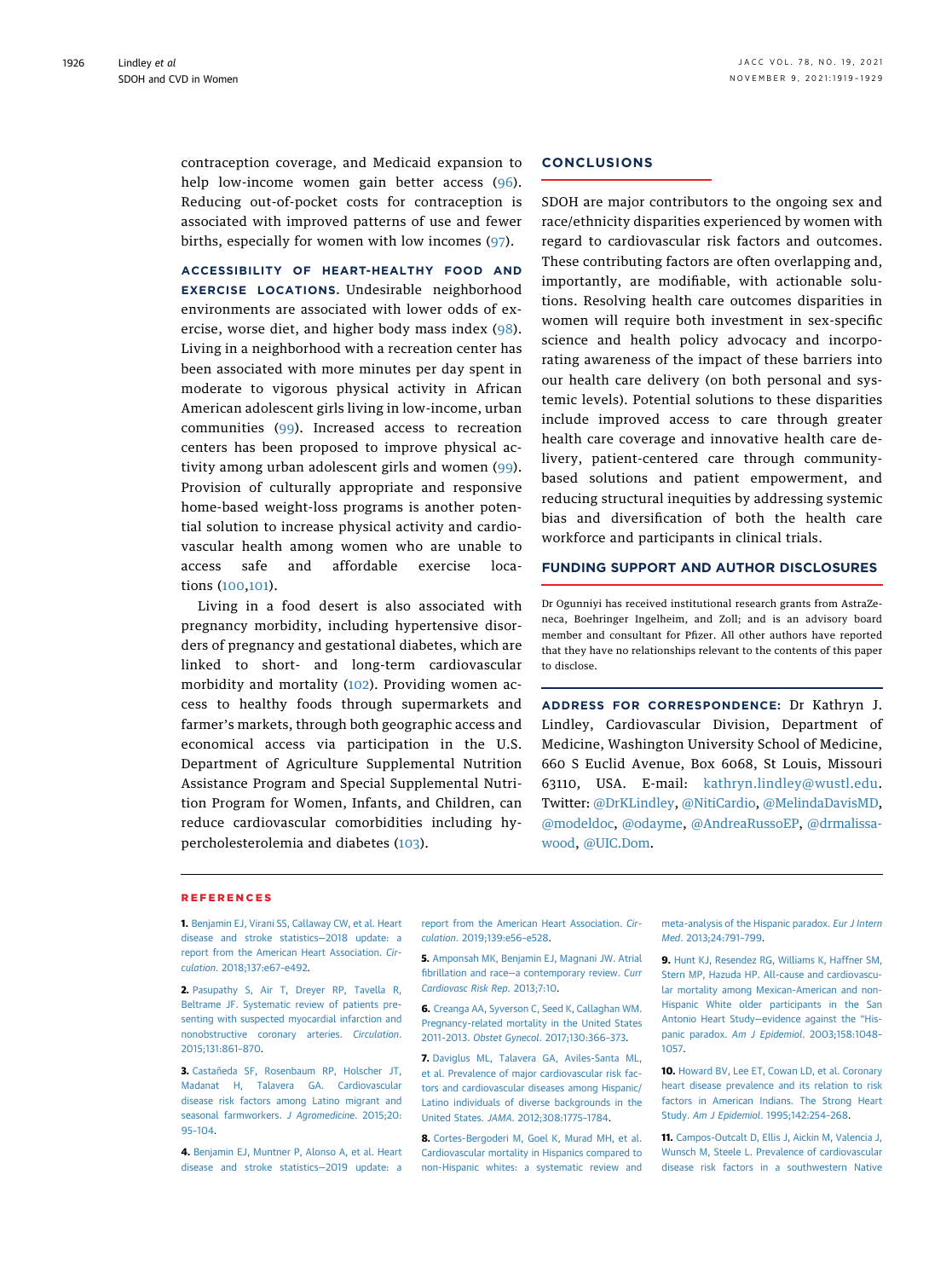American tribe. [Public Health Rep](http://refhub.elsevier.com/S0735-1097(21)06216-1/sref11). 1995;110:742– [748](http://refhub.elsevier.com/S0735-1097(21)06216-1/sref11).

<span id="page-8-0"></span>12. [Thompson JL, Allen P, Cunningham-Sabo L,](http://refhub.elsevier.com/S0735-1097(21)06216-1/sref12) [Yazzie DA, Curtis M, Davis SM. Environmental,](http://refhub.elsevier.com/S0735-1097(21)06216-1/sref12) [policy, and cultural factors related to physical](http://refhub.elsevier.com/S0735-1097(21)06216-1/sref12) [activity in sedentary American Indian women.](http://refhub.elsevier.com/S0735-1097(21)06216-1/sref12) [Women Health](http://refhub.elsevier.com/S0735-1097(21)06216-1/sref12). 2002;36:59–74.

<span id="page-8-1"></span>13. [Panza GA, Puhl RM, Taylor BA, Zaleski AL,](http://refhub.elsevier.com/S0735-1097(21)06216-1/sref13) [Livingston J, Pescatello LS. Links between](http://refhub.elsevier.com/S0735-1097(21)06216-1/sref13) [discrimination and cardiovascular health among](http://refhub.elsevier.com/S0735-1097(21)06216-1/sref13) [socially stigmatized groups: a systematic review.](http://refhub.elsevier.com/S0735-1097(21)06216-1/sref13) PLoS ONE[. 2019;14:e0217623.](http://refhub.elsevier.com/S0735-1097(21)06216-1/sref13)

<span id="page-8-2"></span>14. [Institute of Medicine, Board on Health Sci](http://refhub.elsevier.com/S0735-1097(21)06216-1/sref14)[ences Policy, Committee on Understanding and](http://refhub.elsevier.com/S0735-1097(21)06216-1/sref14) [Eliminating Racial and Ethnic Disparities in Health](http://refhub.elsevier.com/S0735-1097(21)06216-1/sref14) Care, et al. [Unequal Treatment: Confronting Racial](http://refhub.elsevier.com/S0735-1097(21)06216-1/sref14) [and Ethnic Disparities in Health Care](http://refhub.elsevier.com/S0735-1097(21)06216-1/sref14). Washington, [DC: National Academies Press; 2003.](http://refhub.elsevier.com/S0735-1097(21)06216-1/sref14)

<span id="page-8-3"></span>15. [Forde AT, Sims M, Muntner P, et al. Discrimi](http://refhub.elsevier.com/S0735-1097(21)06216-1/sref15)[nation and hypertension risk among African](http://refhub.elsevier.com/S0735-1097(21)06216-1/sref15) [Americans in the Jackson Heart Study.](http://refhub.elsevier.com/S0735-1097(21)06216-1/sref15) Hypertension[. 2020;76:715](http://refhub.elsevier.com/S0735-1097(21)06216-1/sref15)–723.

<span id="page-8-4"></span>16. [Sims M, Diez-Roux AV, Gebreab SY, et al.](http://refhub.elsevier.com/S0735-1097(21)06216-1/sref16) [Perceived discrimination is associated with health](http://refhub.elsevier.com/S0735-1097(21)06216-1/sref16) [behaviours among African-Americans in the Jack](http://refhub.elsevier.com/S0735-1097(21)06216-1/sref16)son Heart Study. [J Epidemiol Community Health](http://refhub.elsevier.com/S0735-1097(21)06216-1/sref16). [2016;70:187](http://refhub.elsevier.com/S0735-1097(21)06216-1/sref16)–194.

<span id="page-8-5"></span>17. [Brewer LC, Cooper LA. Race, discrimination,](http://refhub.elsevier.com/S0735-1097(21)06216-1/sref17) [and cardiovascular disease.](http://refhub.elsevier.com/S0735-1097(21)06216-1/sref17) Virtual Mentor. [2014;16:270](http://refhub.elsevier.com/S0735-1097(21)06216-1/sref17)–274.

<span id="page-8-6"></span>18. [Wenger NK. Adverse cardiovascular outcomes](http://refhub.elsevier.com/S0735-1097(21)06216-1/sref18) for women—[biology, bias, or both?](http://refhub.elsevier.com/S0735-1097(21)06216-1/sref18) JAMA Cardiol. [2020;5:27](http://refhub.elsevier.com/S0735-1097(21)06216-1/sref18)–28.

<span id="page-8-7"></span>19. [Cobbinah SS, Racism Lewis J, health. a public](http://refhub.elsevier.com/S0735-1097(21)06216-1/sref19) [health perspective on racial discrimination.](http://refhub.elsevier.com/S0735-1097(21)06216-1/sref19) J Eval Clin Pract[. 2018;24:995](http://refhub.elsevier.com/S0735-1097(21)06216-1/sref19)–998.

<span id="page-8-8"></span>20. [Abdalla SM, Yu S, Galea S. Trends in cardio](http://refhub.elsevier.com/S0735-1097(21)06216-1/sref20)[vascular disease prevalence by income level in the](http://refhub.elsevier.com/S0735-1097(21)06216-1/sref20) United States. [JAMA Netw Open](http://refhub.elsevier.com/S0735-1097(21)06216-1/sref20). 2020;3: [e2018150](http://refhub.elsevier.com/S0735-1097(21)06216-1/sref20).

<span id="page-8-9"></span>21. [Elfassy T, Swift SL, Glymour MM, et al. Asso](http://refhub.elsevier.com/S0735-1097(21)06216-1/sref21)[ciations of income volatility with incident cardio](http://refhub.elsevier.com/S0735-1097(21)06216-1/sref21)[vascular disease and all-cause mortality in a US](http://refhub.elsevier.com/S0735-1097(21)06216-1/sref21) cohort. Circulation[. 2019;139:850](http://refhub.elsevier.com/S0735-1097(21)06216-1/sref21)–859.

<span id="page-8-10"></span>22. Graf N, Brown A, Patten E. The narrowing, but persistent, gender gap in pay. Fact Tank: News in the Numbers. Accessed September 17, 2021. [https://www.pewresearch.org/fact-tank/2019/](https://www.pewresearch.org/fact-tank/2019/03/22/gender-pay-gap-facts/) [03/22/gender-pay-gap-facts/](https://www.pewresearch.org/fact-tank/2019/03/22/gender-pay-gap-facts/)

<span id="page-8-11"></span>23. [Nomaguchi K, Johnson W. Parenting stress](http://refhub.elsevier.com/S0735-1097(21)06216-1/sref23) [among low-income and working-class fathers: the](http://refhub.elsevier.com/S0735-1097(21)06216-1/sref23) [role of employment.](http://refhub.elsevier.com/S0735-1097(21)06216-1/sref23) J Fam Issues. 2016;37:1535– [1557.](http://refhub.elsevier.com/S0735-1097(21)06216-1/sref23)

<span id="page-8-12"></span>24. National Women's Law Center. A Year of Strength and Loss: The Pandemic, the Economy, and the Value of Women's Work. Accessed September 17, 2021. [https://nwlc.org/wp](https://nwlc.org/wp-content/uploads/2021/03/Final_NWLC_Press_CovidStats.pdf%20NWLC.org)[content/uploads/2021/03/Final\\_NWLC\\_Press\\_](https://nwlc.org/wp-content/uploads/2021/03/Final_NWLC_Press_CovidStats.pdf%20NWLC.org) [CovidStats.pdf NWLC.org](https://nwlc.org/wp-content/uploads/2021/03/Final_NWLC_Press_CovidStats.pdf%20NWLC.org)

<span id="page-8-13"></span>25. [Shaw LJ, Merz CN, Bittner V, et al. Importance](http://refhub.elsevier.com/S0735-1097(21)06216-1/sref25) [of socioeconomic status as a predictor of cardio](http://refhub.elsevier.com/S0735-1097(21)06216-1/sref25)[vascular outcome and costs of care in women with](http://refhub.elsevier.com/S0735-1097(21)06216-1/sref25) [suspected myocardial ischemia. Results from the](http://refhub.elsevier.com/S0735-1097(21)06216-1/sref25) [National Institutes of Health, National Heart, Lung](http://refhub.elsevier.com/S0735-1097(21)06216-1/sref25) [and Blood Institute](http://refhub.elsevier.com/S0735-1097(21)06216-1/sref25)–sponsored Women's Ischemia [Syndrome Evaluation \(WISE\).](http://refhub.elsevier.com/S0735-1097(21)06216-1/sref25) J Womens Health (Larchmt)[. 2008;17:1081](http://refhub.elsevier.com/S0735-1097(21)06216-1/sref25)–1092.

<span id="page-8-14"></span>26. [Peterson EE, Davis NL, Goodman D, et al. Vital](http://refhub.elsevier.com/S0735-1097(21)06216-1/sref26) [signs: pregnancy-related deaths, United States,](http://refhub.elsevier.com/S0735-1097(21)06216-1/sref26) [2011-2015, and strategies for prevention, 13](http://refhub.elsevier.com/S0735-1097(21)06216-1/sref26) states, 2013-2017. [MMWR Morb Mortal Wkly Rep](http://refhub.elsevier.com/S0735-1097(21)06216-1/sref26). [2019;68\(18\):423](http://refhub.elsevier.com/S0735-1097(21)06216-1/sref26)–429.

<span id="page-8-15"></span>27. Pierce-Wrobel C, Green K. To help fix the maternal health crisis, look to value-based payment. Health Affairs Blog. Accessed September 17, 2021. [https://www.healthaffairs.org/do/10.1377/](https://www.healthaffairs.org/do/10.1377/hblog20190711.816632/full/) [hblog20190711.816632/full/](https://www.healthaffairs.org/do/10.1377/hblog20190711.816632/full/)

<span id="page-8-16"></span>28. [Eliason EL. Adoption of Medicaid expansion is](http://refhub.elsevier.com/S0735-1097(21)06216-1/sref28) [associated with lower maternal mortality.](http://refhub.elsevier.com/S0735-1097(21)06216-1/sref28) Womens Health Issues[. 2020;30:147](http://refhub.elsevier.com/S0735-1097(21)06216-1/sref28)–152.

<span id="page-8-17"></span>29. Kaiser Family Foundation. Where Are States Today? Medicaid and CHIP Eligibility Levels for Children, Pregnant Women, and Adults. Accessed September 17, 2021. [https://www.kff.org/](https://www.kff.org/medicaid/fact-sheet/where-arestates-today-medicaid-and-chip/) [medicaid/fact-sheet/where-arestates-today](https://www.kff.org/medicaid/fact-sheet/where-arestates-today-medicaid-and-chip/)[medicaid-and-chip/](https://www.kff.org/medicaid/fact-sheet/where-arestates-today-medicaid-and-chip/)

<span id="page-8-18"></span>30. O'Neal WT, Sandesara PB, Kelli HM [Venkatesh S, Soliman EZ. Urban-rural differences](http://refhub.elsevier.com/S0735-1097(21)06216-1/sref30) in mortality for atrial fi[brillation hospitalizations in](http://refhub.elsevier.com/S0735-1097(21)06216-1/sref30) [the United States.](http://refhub.elsevier.com/S0735-1097(21)06216-1/sref30) Heart Rhythm. 2018;15:175–179.

31. [Villapiano N, Iwashyna TJ, Davis MM. Wors](http://refhub.elsevier.com/S0735-1097(21)06216-1/sref31)[ening rural-urban gap in hospital mortality.](http://refhub.elsevier.com/S0735-1097(21)06216-1/sref31) J Am [Board Fam Med](http://refhub.elsevier.com/S0735-1097(21)06216-1/sref31). 2017;30:816–823.

<span id="page-8-19"></span>32. [Meit M, Knudson A, Yu AT-C, et al.](http://refhub.elsevier.com/S0735-1097(21)06216-1/sref32) The 2014 [Update of the Rural-Urban Chartbook](http://refhub.elsevier.com/S0735-1097(21)06216-1/sref32). Grand [Forks, North Dakota: Rural Health Reform Policy](http://refhub.elsevier.com/S0735-1097(21)06216-1/sref32) [Research Center; 2014.](http://refhub.elsevier.com/S0735-1097(21)06216-1/sref32)

<span id="page-8-20"></span>33. [Kaiser Family Foundation.](http://refhub.elsevier.com/S0735-1097(21)06216-1/sref33) The Role of Medicaid in Rural America[. Washington, DC: The Kaiser](http://refhub.elsevier.com/S0735-1097(21)06216-1/sref33) [Family Foundation; 2017](http://refhub.elsevier.com/S0735-1097(21)06216-1/sref33).

<span id="page-8-21"></span>34. [Basu S, Berkowitz SA, Phillips RL, Bitton A,](http://refhub.elsevier.com/S0735-1097(21)06216-1/sref34) [Landon BE, Phillips RS. Association of primary care](http://refhub.elsevier.com/S0735-1097(21)06216-1/sref34) [physician supply with population mortality in the](http://refhub.elsevier.com/S0735-1097(21)06216-1/sref34) [United States. 2005-2015.](http://refhub.elsevier.com/S0735-1097(21)06216-1/sref34) JAMA Intern Med. [2019;179:506](http://refhub.elsevier.com/S0735-1097(21)06216-1/sref34)–514.

<span id="page-8-22"></span>35. [Luke AA, Huang K, Lindley KJ, Carter EB, Joynt](http://refhub.elsevier.com/S0735-1097(21)06216-1/sref35) [Maddox KE. Severe maternal morbidity, race, and](http://refhub.elsevier.com/S0735-1097(21)06216-1/sref35) [rurality: trends using the National Inpatient Sam](http://refhub.elsevier.com/S0735-1097(21)06216-1/sref35)ple, 2012-2017. [J Womens Health \(Larchmt\)](http://refhub.elsevier.com/S0735-1097(21)06216-1/sref35). [2020;6:837](http://refhub.elsevier.com/S0735-1097(21)06216-1/sref35)–847.

<span id="page-8-23"></span>36. [Schultz WM, Kelli HM, Lisko JC, et al. Socio](http://refhub.elsevier.com/S0735-1097(21)06216-1/sref36)[economic status and cardiovascular outcomes:](http://refhub.elsevier.com/S0735-1097(21)06216-1/sref36) [challenges and interventions.](http://refhub.elsevier.com/S0735-1097(21)06216-1/sref36) Circulation. [2018;137:2166](http://refhub.elsevier.com/S0735-1097(21)06216-1/sref36)–2178.

<span id="page-8-24"></span>37. [Kelly MJ, Weitzen S. The association of life](http://refhub.elsevier.com/S0735-1097(21)06216-1/sref37)[time education with the prevalence of myocardial](http://refhub.elsevier.com/S0735-1097(21)06216-1/sref37) [infarction: an analysis of the 2006 Behavioral Risk](http://refhub.elsevier.com/S0735-1097(21)06216-1/sref37) [Factor Surveillance System.](http://refhub.elsevier.com/S0735-1097(21)06216-1/sref37) J Community Health. [2010;35:76](http://refhub.elsevier.com/S0735-1097(21)06216-1/sref37)–80.

<span id="page-8-25"></span>38. [Gerber Y, Goldbourt U, Drory Y. Interaction](http://refhub.elsevier.com/S0735-1097(21)06216-1/sref38) [between income and education in predicting long](http://refhub.elsevier.com/S0735-1097(21)06216-1/sref38)[term survival after acute myocardial infarction.](http://refhub.elsevier.com/S0735-1097(21)06216-1/sref38) Eur [J Cardiovasc Prev Rehabil](http://refhub.elsevier.com/S0735-1097(21)06216-1/sref38). 2008;15:526–532.

<span id="page-8-26"></span>39. [Kim JH, Jeong MH, Park IH, et al. The associ](http://refhub.elsevier.com/S0735-1097(21)06216-1/sref39)[ation of socioeconomic status with three-year](http://refhub.elsevier.com/S0735-1097(21)06216-1/sref39) [clinical outcomes in patients with acute myocar](http://refhub.elsevier.com/S0735-1097(21)06216-1/sref39)[dial infarction who underwent percutaneous cor](http://refhub.elsevier.com/S0735-1097(21)06216-1/sref39)[onary intervention.](http://refhub.elsevier.com/S0735-1097(21)06216-1/sref39) J Korean Med Sci. 2014;29: [536](http://refhub.elsevier.com/S0735-1097(21)06216-1/sref39)–543.

<span id="page-8-27"></span>40. [Kershaw KN, Droomers M, Robinson WR,](http://refhub.elsevier.com/S0735-1097(21)06216-1/sref40) [Carnethon MR, Daviglus ML, Monique](http://refhub.elsevier.com/S0735-1097(21)06216-1/sref40) [Verschuren WM. Quantifying the contributions of](http://refhub.elsevier.com/S0735-1097(21)06216-1/sref40) [behavioral and biological risk factors to socioeco](http://refhub.elsevier.com/S0735-1097(21)06216-1/sref40)[nomic disparities in coronary heart disease inci](http://refhub.elsevier.com/S0735-1097(21)06216-1/sref40)[dence: the MORGEN study.](http://refhub.elsevier.com/S0735-1097(21)06216-1/sref40) Eur J Epidemiol. [2013;28:807](http://refhub.elsevier.com/S0735-1097(21)06216-1/sref40)–814.

<span id="page-8-28"></span>41. [Reshetnyak E, Ntamatungiro M, Pinheiro LC,](http://refhub.elsevier.com/S0735-1097(21)06216-1/sref41) [et al. Impact of multiple social determinants of](http://refhub.elsevier.com/S0735-1097(21)06216-1/sref41) [health on incident stroke.](http://refhub.elsevier.com/S0735-1097(21)06216-1/sref41) Stroke. 2020;51:2445– [2453.](http://refhub.elsevier.com/S0735-1097(21)06216-1/sref41)

<span id="page-8-29"></span>42. [Pinheiro LC, Reshetnyak E, Sterling MR,](http://refhub.elsevier.com/S0735-1097(21)06216-1/sref42) [Levitan EB, Safford MM, Goyal P. Multiple vul](http://refhub.elsevier.com/S0735-1097(21)06216-1/sref42)[nerabilities to health disparities and incident heart](http://refhub.elsevier.com/S0735-1097(21)06216-1/sref42) [failure hospitalization in the REGARDS study.](http://refhub.elsevier.com/S0735-1097(21)06216-1/sref42) Circ [Cardiovasc Qual Outcomes](http://refhub.elsevier.com/S0735-1097(21)06216-1/sref42). 2020;13:e006438.

<span id="page-8-30"></span>43. [Safford MM, Reshetnyak E, Sterling MR, et al.](http://refhub.elsevier.com/S0735-1097(21)06216-1/sref43) [Number of social determinants of health and fatal](http://refhub.elsevier.com/S0735-1097(21)06216-1/sref43) [and nonfatal incident coronary heart disease in the](http://refhub.elsevier.com/S0735-1097(21)06216-1/sref43) [REGARDS study.](http://refhub.elsevier.com/S0735-1097(21)06216-1/sref43) Circulation. 2021;143:244–253.

<span id="page-8-31"></span>44. [Freeborne N, Simmens SJ, Manson JE, et al.](http://refhub.elsevier.com/S0735-1097(21)06216-1/sref44) [Perceived social support and the risk of cardio](http://refhub.elsevier.com/S0735-1097(21)06216-1/sref44)[vascular disease and all-cause mortality in the](http://refhub.elsevier.com/S0735-1097(21)06216-1/sref44) Women'[s Health Initiative Observational Study.](http://refhub.elsevier.com/S0735-1097(21)06216-1/sref44) Menopause[. 2019;26:698](http://refhub.elsevier.com/S0735-1097(21)06216-1/sref44)–707.

<span id="page-8-32"></span>45. [Filler T, Jameel B, Gagliardi AR. Barriers and](http://refhub.elsevier.com/S0735-1097(21)06216-1/sref45) [facilitators of patient centered care for immigrant](http://refhub.elsevier.com/S0735-1097(21)06216-1/sref45) [and refugee women: a scoping review.](http://refhub.elsevier.com/S0735-1097(21)06216-1/sref45) BMC Public Health[. 2020;20:1013](http://refhub.elsevier.com/S0735-1097(21)06216-1/sref45).

<span id="page-8-33"></span>46. [Mackay A, Ashworth M, White P. The role of](http://refhub.elsevier.com/S0735-1097(21)06216-1/sref46) [spoken language in cardiovascular health in](http://refhub.elsevier.com/S0735-1097(21)06216-1/sref46)[equalities: a cross-sectional study of people with](http://refhub.elsevier.com/S0735-1097(21)06216-1/sref46) [non-English language preference.](http://refhub.elsevier.com/S0735-1097(21)06216-1/sref46) BJGP Open. [2018;1:bjgpopen17X101241.](http://refhub.elsevier.com/S0735-1097(21)06216-1/sref46)

<span id="page-8-34"></span>47. [Caceres BA, Brody AA, Halkitis PN, Dorsen C,](http://refhub.elsevier.com/S0735-1097(21)06216-1/sref47) [Yu G, Chyun DA. Cardiovascular disease risk in](http://refhub.elsevier.com/S0735-1097(21)06216-1/sref47) [sexual minority women \(18-59 years old\):](http://refhub.elsevier.com/S0735-1097(21)06216-1/sref47) findings [from the National Health and Nutrition Examina](http://refhub.elsevier.com/S0735-1097(21)06216-1/sref47)[tion Survey \(2001-2012\).](http://refhub.elsevier.com/S0735-1097(21)06216-1/sref47) Womens Health Issues. [2018;28:333](http://refhub.elsevier.com/S0735-1097(21)06216-1/sref47)–341.

<span id="page-8-35"></span>48. [Schuler MS, Prince DM, Collins RL. Disparities](http://refhub.elsevier.com/S0735-1097(21)06216-1/sref48) [in social and economic determinants of health by](http://refhub.elsevier.com/S0735-1097(21)06216-1/sref48) [sexual identity, gender, and age: results from the](http://refhub.elsevier.com/S0735-1097(21)06216-1/sref48) [2015-2018 National Survey on Drug Use and](http://refhub.elsevier.com/S0735-1097(21)06216-1/sref48) Health. LGBT Health[. 2021;8\(5\):330](http://refhub.elsevier.com/S0735-1097(21)06216-1/sref48)–339.

<span id="page-8-36"></span>49. [Nguyen JT, Berger AK, Duval S, Luepker RV.](http://refhub.elsevier.com/S0735-1097(21)06216-1/sref49) [Gender disparity in cardiac procedures and medi](http://refhub.elsevier.com/S0735-1097(21)06216-1/sref49)[cation use for acute myocardial infarction.](http://refhub.elsevier.com/S0735-1097(21)06216-1/sref49) Am Heart J[. 2008;155:862](http://refhub.elsevier.com/S0735-1097(21)06216-1/sref49)–868.

<span id="page-8-37"></span>50. [Hall WJ, Chapman MV, Lee KM, et al. Implicit](http://refhub.elsevier.com/S0735-1097(21)06216-1/sref50) [racial/ethnic bias among health care professionals](http://refhub.elsevier.com/S0735-1097(21)06216-1/sref50) and its infl[uence on health care outcomes: a sys](http://refhub.elsevier.com/S0735-1097(21)06216-1/sref50)tematic review. [Am J Public Health](http://refhub.elsevier.com/S0735-1097(21)06216-1/sref50). 2015;105:e60– [e76.](http://refhub.elsevier.com/S0735-1097(21)06216-1/sref50)

<span id="page-8-38"></span>51. [Lau ES, Hayes SN, Volgman Annabelle S,](http://refhub.elsevier.com/S0735-1097(21)06216-1/sref51) [Lindley Kathryn J, Pepine Carl J, Wood MJ. Does](http://refhub.elsevier.com/S0735-1097(21)06216-1/sref51) [patient-physician gender concordance in](http://refhub.elsevier.com/S0735-1097(21)06216-1/sref51)fluence [patient perceptions or outcomes?](http://refhub.elsevier.com/S0735-1097(21)06216-1/sref51) J Am Coll Cardiol[. 2021;77:1135](http://refhub.elsevier.com/S0735-1097(21)06216-1/sref51)–1138.

<span id="page-8-39"></span>52. [Beach MC, Price EG, Gary TL, et al. Cultural](http://refhub.elsevier.com/S0735-1097(21)06216-1/sref52) [competence: a systematic review of health care](http://refhub.elsevier.com/S0735-1097(21)06216-1/sref52) [provider educational interventions.](http://refhub.elsevier.com/S0735-1097(21)06216-1/sref52) Med Care. [2005;43:356](http://refhub.elsevier.com/S0735-1097(21)06216-1/sref52)–373.

<span id="page-8-40"></span>53. [Mehta LS, Fisher K, Rzeszut AK, et al. Current](http://refhub.elsevier.com/S0735-1097(21)06216-1/sref53) [demographic status of cardiologists in the United](http://refhub.elsevier.com/S0735-1097(21)06216-1/sref53) States. JAMA Cardiol[. 2019;4:1029](http://refhub.elsevier.com/S0735-1097(21)06216-1/sref53)–1033.

<span id="page-8-41"></span>**54.** American Association of Colleges of Nursing. Missing Persons: Minorities in the Health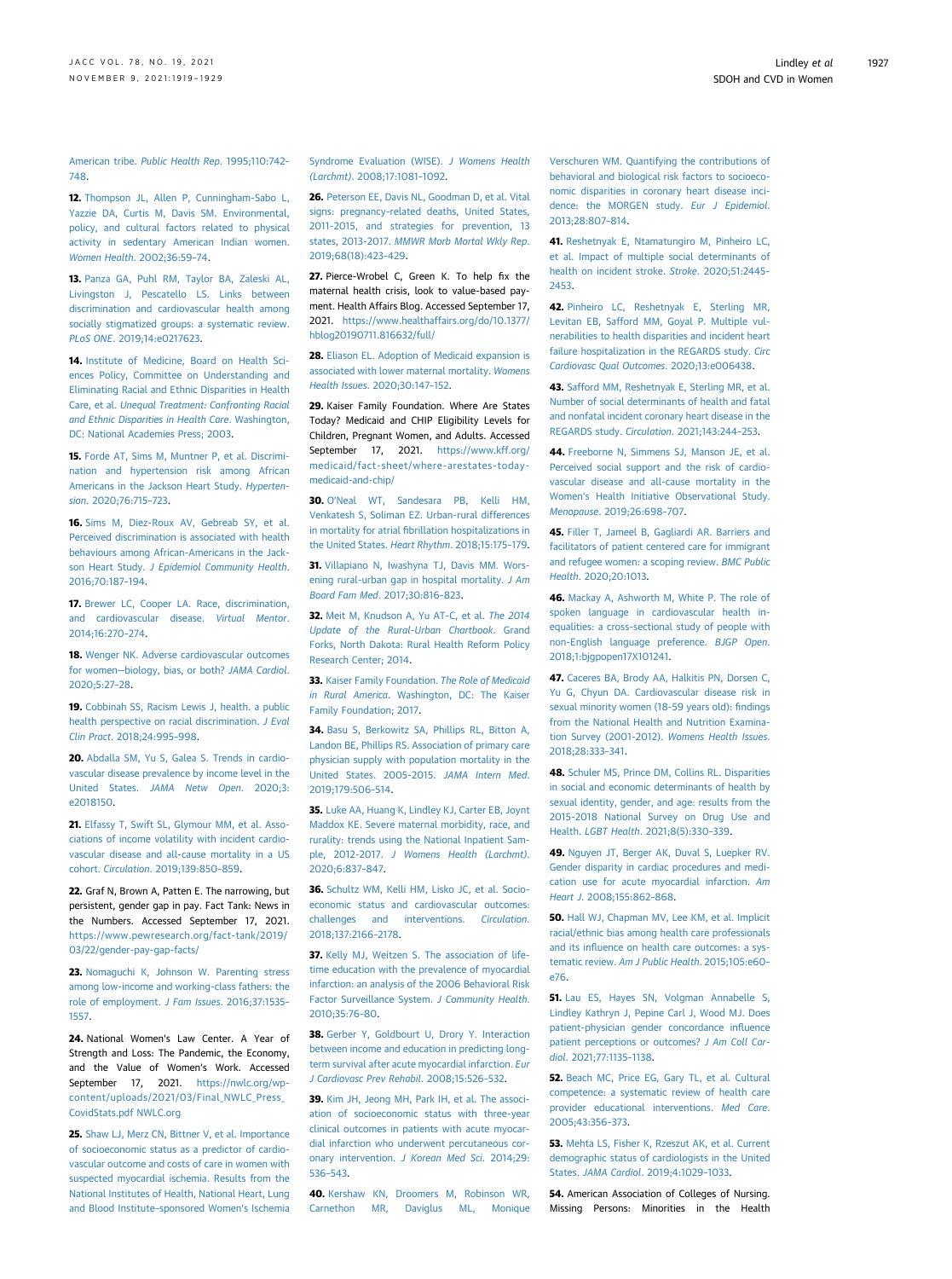Professions: A Report of the Sullivan Commission on Diversity in the Healthcare Workforce. Accessed September 17, 2021. [https://](https://campaignforaction.org/wp-content/uploads/2016/04/SullivanReport-Diversity-in-Healthcare-Workforce1.pdf) [campaignforaction.org/wp-content/uploads/2016/](https://campaignforaction.org/wp-content/uploads/2016/04/SullivanReport-Diversity-in-Healthcare-Workforce1.pdf) [04/SullivanReport-Diversity-in-Healthcare-](https://campaignforaction.org/wp-content/uploads/2016/04/SullivanReport-Diversity-in-Healthcare-Workforce1.pdf)[Workforce1.pdf](https://campaignforaction.org/wp-content/uploads/2016/04/SullivanReport-Diversity-in-Healthcare-Workforce1.pdf)

<span id="page-9-0"></span>55. [Smith SG, Nsiah-Kumi PA, Jones PR,](http://refhub.elsevier.com/S0735-1097(21)06216-1/sref55) [Pamies RJ. Pipeline programs in the health pro](http://refhub.elsevier.com/S0735-1097(21)06216-1/sref55)[fessions, part 1: preserving diversity and reducing](http://refhub.elsevier.com/S0735-1097(21)06216-1/sref55) health disparities. [J Natl Med Assoc](http://refhub.elsevier.com/S0735-1097(21)06216-1/sref55). 2009;101: 836–[840, 845-51.](http://refhub.elsevier.com/S0735-1097(21)06216-1/sref55)

<span id="page-9-1"></span>56. [Douglas PS, Williams Sr KA, Walsh MN. Di](http://refhub.elsevier.com/S0735-1097(21)06216-1/sref56)versity matters. [J Am Coll Cardiol](http://refhub.elsevier.com/S0735-1097(21)06216-1/sref56). 2017;70:1525– [1529](http://refhub.elsevier.com/S0735-1097(21)06216-1/sref56).

<span id="page-9-2"></span>57. [Williams D, Cooper L. Reducing racial in](http://refhub.elsevier.com/S0735-1097(21)06216-1/sref57)[equities in health: using what we already know to](http://refhub.elsevier.com/S0735-1097(21)06216-1/sref57) take action. [Int J Environ Res Public Health](http://refhub.elsevier.com/S0735-1097(21)06216-1/sref57). [2019;16:606](http://refhub.elsevier.com/S0735-1097(21)06216-1/sref57).

<span id="page-9-3"></span>58. [Forrester A, Hopkin G, Bryant L, Slade K,](http://refhub.elsevier.com/S0735-1097(21)06216-1/sref58) [Samele C. Alternatives to custodial remand for](http://refhub.elsevier.com/S0735-1097(21)06216-1/sref58) [women in the criminal justice system: a multi-](http://refhub.elsevier.com/S0735-1097(21)06216-1/sref58)sector approach. [Criminal Behav Mental Health](http://refhub.elsevier.com/S0735-1097(21)06216-1/sref58). [2020;30:68](http://refhub.elsevier.com/S0735-1097(21)06216-1/sref58)–78.

<span id="page-9-4"></span>59. [Churchwell K, Elkind MSV, Benjamin RM, et al.](http://refhub.elsevier.com/S0735-1097(21)06216-1/sref59) [Call to action: structural racism as a fundamental](http://refhub.elsevier.com/S0735-1097(21)06216-1/sref59) [driver of health disparities: a presidential advisory](http://refhub.elsevier.com/S0735-1097(21)06216-1/sref59) [from the American Heart Association.](http://refhub.elsevier.com/S0735-1097(21)06216-1/sref59) Circulation. [2020;142\(24\):e454](http://refhub.elsevier.com/S0735-1097(21)06216-1/sref59)–e468.

<span id="page-9-5"></span>60. [Khan SS, Lloyd-Jones DM, Carnethon M,](http://refhub.elsevier.com/S0735-1097(21)06216-1/sref60) [Pool LR. Medicaid expansion and state-level dif](http://refhub.elsevier.com/S0735-1097(21)06216-1/sref60)[ferences in premature cardiovascular mortality by](http://refhub.elsevier.com/S0735-1097(21)06216-1/sref60) [subtype, 2010-2017.](http://refhub.elsevier.com/S0735-1097(21)06216-1/sref60) Hypertension. 2020;76:e37– [e38.](http://refhub.elsevier.com/S0735-1097(21)06216-1/sref60)

<span id="page-9-6"></span>61. [Medicaid and CHIP Payment and Access Com](http://refhub.elsevier.com/S0735-1097(21)06216-1/sref61)mission. [Medicaid and CHIP income eligibility levels](http://refhub.elsevier.com/S0735-1097(21)06216-1/sref61) [as a percentage of the federal poverty level for](http://refhub.elsevier.com/S0735-1097(21)06216-1/sref61) [children and pregnant women by state](http://refhub.elsevier.com/S0735-1097(21)06216-1/sref61). Washing[ton, DC: Medicaid and CHIP Payment and Access](http://refhub.elsevier.com/S0735-1097(21)06216-1/sref61) [Commission; 2017](http://refhub.elsevier.com/S0735-1097(21)06216-1/sref61).

<span id="page-9-7"></span>62. Brooks T, Roygardner L, Artiga S. Medicaid and CHIP Eligibility, Enrollment, and Cost Sharing Policies as of January 2019: Findings From a 50- State Survey. Accessed September 17, 2021. [https://www.kff.org/medicaid/report/medicaid](https://www.kff.org/medicaid/report/medicaid-andchip-eligibility-enrollment-and-cost-sharing-policies-as-of-january-2019-findings-from-a-50-state-survey)[andchip-eligibility-enrollment-and-cost-sharing](https://www.kff.org/medicaid/report/medicaid-andchip-eligibility-enrollment-and-cost-sharing-policies-as-of-january-2019-findings-from-a-50-state-survey)[policies-as-of-january-2019-](https://www.kff.org/medicaid/report/medicaid-andchip-eligibility-enrollment-and-cost-sharing-policies-as-of-january-2019-findings-from-a-50-state-survey)findings-from-a-50 [state-survey](https://www.kff.org/medicaid/report/medicaid-andchip-eligibility-enrollment-and-cost-sharing-policies-as-of-january-2019-findings-from-a-50-state-survey)

<span id="page-9-8"></span>63. [Olayiwola JN, Anderson D, Jepeal N, et al.](http://refhub.elsevier.com/S0735-1097(21)06216-1/sref63) [Electronic consultations to improve the primary](http://refhub.elsevier.com/S0735-1097(21)06216-1/sref63) [care-specialty care interface for cardiology in the](http://refhub.elsevier.com/S0735-1097(21)06216-1/sref63) [medically underserved: a cluster-randomized](http://refhub.elsevier.com/S0735-1097(21)06216-1/sref63) [controlled trial.](http://refhub.elsevier.com/S0735-1097(21)06216-1/sref63) Ann Fam Med. 2016;14:133–140.

<span id="page-9-9"></span>64. [Sharma A, Harrington RA, McClellan MB, et al.](http://refhub.elsevier.com/S0735-1097(21)06216-1/sref64) [Using digital health technology to better generate](http://refhub.elsevier.com/S0735-1097(21)06216-1/sref64) [evidence and deliver evidence-based care.](http://refhub.elsevier.com/S0735-1097(21)06216-1/sref64) J Am Coll Cardiol[. 2018;71:2680](http://refhub.elsevier.com/S0735-1097(21)06216-1/sref64)–2690.

<span id="page-9-10"></span>65. [Burke LE, Ma J, Azar KM, et al. Current science](http://refhub.elsevier.com/S0735-1097(21)06216-1/sref65) [on consumer use of mobile health for cardiovas](http://refhub.elsevier.com/S0735-1097(21)06216-1/sref65)[cular disease prevention: a scienti](http://refhub.elsevier.com/S0735-1097(21)06216-1/sref65)fic statement [from the American Heart Association.](http://refhub.elsevier.com/S0735-1097(21)06216-1/sref65) Circulation. [2015;132:1157](http://refhub.elsevier.com/S0735-1097(21)06216-1/sref65)–1213.

<span id="page-9-11"></span>66. [Giordano A, Scalvini S, Zanelli E, et al. Multi](http://refhub.elsevier.com/S0735-1097(21)06216-1/sref66)[center randomised trial on home-based tele](http://refhub.elsevier.com/S0735-1097(21)06216-1/sref66)[management to prevent hospital readmission of](http://refhub.elsevier.com/S0735-1097(21)06216-1/sref66) [patients with chronic heart failure.](http://refhub.elsevier.com/S0735-1097(21)06216-1/sref66) Int J Cardiol. [2009;131:192](http://refhub.elsevier.com/S0735-1097(21)06216-1/sref66)–199.

67. [Rawstorn JC, Gant N, Direito A, Beckmann C,](http://refhub.elsevier.com/S0735-1097(21)06216-1/sref67) [Maddison R. Telehealth exercise-based cardiac](http://refhub.elsevier.com/S0735-1097(21)06216-1/sref67) [rehabilitation: a systematic review and meta](http://refhub.elsevier.com/S0735-1097(21)06216-1/sref67)analysis. Heart[. 2016;102:1183](http://refhub.elsevier.com/S0735-1097(21)06216-1/sref67)–1192.

68. [Barnason S, Zimmerman L, Schulz P, Pullen C,](http://refhub.elsevier.com/S0735-1097(21)06216-1/sref68) [Schuelke S. Weight management telehealth](http://refhub.elsevier.com/S0735-1097(21)06216-1/sref68) [intervention for overweight and obese rural car](http://refhub.elsevier.com/S0735-1097(21)06216-1/sref68)[diac rehabilitation participants: a randomised trial.](http://refhub.elsevier.com/S0735-1097(21)06216-1/sref68) J Clin Nurs[. 2019;28:1808](http://refhub.elsevier.com/S0735-1097(21)06216-1/sref68)–1818.

<span id="page-9-12"></span>69. [Buis L, Hirzel L, Dawood RM, et al. Text](http://refhub.elsevier.com/S0735-1097(21)06216-1/sref69) [messaging to improve hypertension medication](http://refhub.elsevier.com/S0735-1097(21)06216-1/sref69) [adherence in African Americans from primary care](http://refhub.elsevier.com/S0735-1097(21)06216-1/sref69) [and emergency department settings: results from](http://refhub.elsevier.com/S0735-1097(21)06216-1/sref69) [two randomized feasibility studies.](http://refhub.elsevier.com/S0735-1097(21)06216-1/sref69) JMIR Mhealth Uhealth[. 2017;5:e9.](http://refhub.elsevier.com/S0735-1097(21)06216-1/sref69)

<span id="page-9-13"></span>70. [Yingling LR, Brooks AT, Wallen GR, et al.](http://refhub.elsevier.com/S0735-1097(21)06216-1/sref70) [Community engagement to optimize the use of](http://refhub.elsevier.com/S0735-1097(21)06216-1/sref70) [web-based and wearable technology in a cardio](http://refhub.elsevier.com/S0735-1097(21)06216-1/sref70)[vascular health and needs assessment study: a](http://refhub.elsevier.com/S0735-1097(21)06216-1/sref70) [mixed methods approach.](http://refhub.elsevier.com/S0735-1097(21)06216-1/sref70) JMIR Mhealth Uhealth. [2016;4:e38.](http://refhub.elsevier.com/S0735-1097(21)06216-1/sref70)

<span id="page-9-14"></span>71. [Pekmezi DW, Williams DM, Dunsiger S, et al.](http://refhub.elsevier.com/S0735-1097(21)06216-1/sref71) [Feasibility of using computer-tailored and](http://refhub.elsevier.com/S0735-1097(21)06216-1/sref71) [internet-based interventions to promote physical](http://refhub.elsevier.com/S0735-1097(21)06216-1/sref71) [activity in underserved populations.](http://refhub.elsevier.com/S0735-1097(21)06216-1/sref71) Telemed J E Health[. 2010;16:498](http://refhub.elsevier.com/S0735-1097(21)06216-1/sref71)–503.

<span id="page-9-15"></span>72. [Magnani JW, Mujahid MS, Aronow HD, et al.](http://refhub.elsevier.com/S0735-1097(21)06216-1/sref72) [Health literacy and cardiovascular disease: funda](http://refhub.elsevier.com/S0735-1097(21)06216-1/sref72)[mental relevance to primary and secondary pre](http://refhub.elsevier.com/S0735-1097(21)06216-1/sref72)vention: a scientifi[c statement from the American](http://refhub.elsevier.com/S0735-1097(21)06216-1/sref72) [Heart Association.](http://refhub.elsevier.com/S0735-1097(21)06216-1/sref72) Circulation. 2018;138:e48–e74.

<span id="page-9-16"></span>73. [Halladay JR, Donahue KE, Cene CW, et al. The](http://refhub.elsevier.com/S0735-1097(21)06216-1/sref73) [association of health literacy and blood pressure](http://refhub.elsevier.com/S0735-1097(21)06216-1/sref73) [reduction in a cohort of patients with hyperten](http://refhub.elsevier.com/S0735-1097(21)06216-1/sref73)[sion: the Heart Healthy Lenoir trial.](http://refhub.elsevier.com/S0735-1097(21)06216-1/sref73) Patient Educ Couns[. 2017;100:542](http://refhub.elsevier.com/S0735-1097(21)06216-1/sref73)–549.

<span id="page-9-17"></span>74. [Coke LA, Hayman LL. Women](http://refhub.elsevier.com/S0735-1097(21)06216-1/sref74)'s awareness of [heart disease and risk: two steps forward and one](http://refhub.elsevier.com/S0735-1097(21)06216-1/sref74) step back. [J Cardiovasc Nurs](http://refhub.elsevier.com/S0735-1097(21)06216-1/sref74). 2021;36:6–7.

<span id="page-9-18"></span>75. [Milani RV, Lavie CJ, Bober RM, Milani AR,](http://refhub.elsevier.com/S0735-1097(21)06216-1/sref75) [Ventura HO. Improving hypertension control and](http://refhub.elsevier.com/S0735-1097(21)06216-1/sref75) [patient engagement using digital tools.](http://refhub.elsevier.com/S0735-1097(21)06216-1/sref75) Am J Med. [2017;130:14](http://refhub.elsevier.com/S0735-1097(21)06216-1/sref75)–20.

<span id="page-9-19"></span>76. [Case BC, Qamer SZ, Gates EM, Srichai MB.](http://refhub.elsevier.com/S0735-1097(21)06216-1/sref76) [Shared decision making in cardiovascular disease](http://refhub.elsevier.com/S0735-1097(21)06216-1/sref76) [in the outpatient setting.](http://refhub.elsevier.com/S0735-1097(21)06216-1/sref76) J Am Coll Cardiol Case Rep[. 2019;1:261](http://refhub.elsevier.com/S0735-1097(21)06216-1/sref76)–270.

<span id="page-9-20"></span>77. [Clark MI, McGannon KR, Berry TR, Norris CM,](http://refhub.elsevier.com/S0735-1097(21)06216-1/sref77) [Rodgers WM, Spence JC. Taking a hard look at the](http://refhub.elsevier.com/S0735-1097(21)06216-1/sref77) [Heart Truth campaign in Canada: a discourse](http://refhub.elsevier.com/S0735-1097(21)06216-1/sref77) analysis. [J Health Psychol](http://refhub.elsevier.com/S0735-1097(21)06216-1/sref77). 2018;23:1699–1710.

<span id="page-9-21"></span>78. [Villablanca AC, Beckett LA, Li Y, et al. Out](http://refhub.elsevier.com/S0735-1097(21)06216-1/sref78)[comes of comprehensive heart care programs in](http://refhub.elsevier.com/S0735-1097(21)06216-1/sref78) high-risk women. [J Womens Health \(Larchmt\)](http://refhub.elsevier.com/S0735-1097(21)06216-1/sref78). [2010;19:1313](http://refhub.elsevier.com/S0735-1097(21)06216-1/sref78)–1325.

<span id="page-9-22"></span>79. [Luan Erfe BM, Siddiqui KA, Schwamm LH,](http://refhub.elsevier.com/S0735-1097(21)06216-1/sref79) [Kirwan C, Nunes A, Mejia NI. Professional medical](http://refhub.elsevier.com/S0735-1097(21)06216-1/sref79) interpreters infl[uence the quality of acute ischemic](http://refhub.elsevier.com/S0735-1097(21)06216-1/sref79) [stroke care for patients who speak languages](http://refhub.elsevier.com/S0735-1097(21)06216-1/sref79) [other than English.](http://refhub.elsevier.com/S0735-1097(21)06216-1/sref79) J Am Heart Assoc. 2017;6: [e006175.](http://refhub.elsevier.com/S0735-1097(21)06216-1/sref79)

<span id="page-9-23"></span>80. [Kluge U, Bogic M, Devillé W, et al. Health](http://refhub.elsevier.com/S0735-1097(21)06216-1/sref80) [services and the treatment of immigrants: data on](http://refhub.elsevier.com/S0735-1097(21)06216-1/sref80) [service use, interpreting services and immigrant](http://refhub.elsevier.com/S0735-1097(21)06216-1/sref80) [staff members in services across Europe.](http://refhub.elsevier.com/S0735-1097(21)06216-1/sref80) Eur Psychiatry[. 2012;27\(suppl 2\):S56](http://refhub.elsevier.com/S0735-1097(21)06216-1/sref80)–S62.

<span id="page-9-24"></span>81. [Dhruva SS, Bero LA, Redberg RF. Gender bias](http://refhub.elsevier.com/S0735-1097(21)06216-1/sref81) [in studies for Food and Drug Administration](http://refhub.elsevier.com/S0735-1097(21)06216-1/sref81) [premarket approval of cardiovascular devices.](http://refhub.elsevier.com/S0735-1097(21)06216-1/sref81) Circ [Cardiovasc Qual Outcomes](http://refhub.elsevier.com/S0735-1097(21)06216-1/sref81). 2011;4:165–171.

<span id="page-9-25"></span>82. [Jin X, Chandramouli C, Allocco B, Gong E,](http://refhub.elsevier.com/S0735-1097(21)06216-1/sref82) [Lam CSP, Yan LL. Women](http://refhub.elsevier.com/S0735-1097(21)06216-1/sref82)'s participation in car[diovascular clinical trials from 2010 to 2017.](http://refhub.elsevier.com/S0735-1097(21)06216-1/sref82) Circulation[. 2020;141:540](http://refhub.elsevier.com/S0735-1097(21)06216-1/sref82)–548.

<span id="page-9-26"></span>83. Society for Women's Health Research, US Food and Drug Administration Office of Women's Health. Successful Strategies for Engaging Women and Minorities in Clinical Trials: Dialogues on Diversifying Clinical Trials. Accessed September 17, 2021. [https://www.fda.gov/media/84982/](https://www.fda.gov/media/84982/download) [download](https://www.fda.gov/media/84982/download)

<span id="page-9-27"></span>84. [Bello Natalie A, Bairey Merz CN, Brown H,](http://refhub.elsevier.com/S0735-1097(21)06216-1/sref84) [et al. Diagnostic cardiovascular imaging and ther](http://refhub.elsevier.com/S0735-1097(21)06216-1/sref84)[apeutic strategies in pregnancy.](http://refhub.elsevier.com/S0735-1097(21)06216-1/sref84) J Am Coll Cardiol. [2021;77:1813](http://refhub.elsevier.com/S0735-1097(21)06216-1/sref84)–1822.

<span id="page-9-28"></span>85. Centers for Disease Control and Prevention. Caregiving: 2015-2018 Behavioral Risk Factor Surveillance System (BRFSS) Data From Adults in 44 States, Puerto Rico, and the District of Columbia. Accessed September 17, 2021. [https://](https://www.cdc.gov/aging/data/pdf/AGG.CAREGIVING-2018.pdf) [www.cdc.gov/aging/data/pdf/AGG.CAREGIVING-](https://www.cdc.gov/aging/data/pdf/AGG.CAREGIVING-2018.pdf)[2018.pdf](https://www.cdc.gov/aging/data/pdf/AGG.CAREGIVING-2018.pdf)

<span id="page-9-29"></span>86. [Bhatt J, Bathija P. Ensuring access to quality](http://refhub.elsevier.com/S0735-1097(21)06216-1/sref86) [health care in vulnerable communities.](http://refhub.elsevier.com/S0735-1097(21)06216-1/sref86) Acad Med. [2018;93:1271](http://refhub.elsevier.com/S0735-1097(21)06216-1/sref86)–1275.

<span id="page-9-30"></span>87. [Gilstrap LG, Malhotra R, Peltier-Saxe D, et al.](http://refhub.elsevier.com/S0735-1097(21)06216-1/sref87) [Community-based primary prevention programs](http://refhub.elsevier.com/S0735-1097(21)06216-1/sref87) [decrease the rate of metabolic syndrome among](http://refhub.elsevier.com/S0735-1097(21)06216-1/sref87) [socioeconomically disadvantaged women.](http://refhub.elsevier.com/S0735-1097(21)06216-1/sref87) [J Womens Health \(Larchmt\)](http://refhub.elsevier.com/S0735-1097(21)06216-1/sref87). 2013;22:322–329.

<span id="page-9-31"></span>88. American Heart Association. A Playbook for Fostering Hospital–Community Partnerships to Build a Culture of Health. Accessed September 17, 2021. [https://www.aha.org/system/](https://www.aha.org/system/files/hpoe/Reports-HPOE/2017/A-playbook-forfostering-hospitalcommunity-partnerships.pdf)files/hpoe/ [Reports-HPOE/2017/A-playbook-forfostering](https://www.aha.org/system/files/hpoe/Reports-HPOE/2017/A-playbook-forfostering-hospitalcommunity-partnerships.pdf)[hospitalcommunity-partnerships.pdf](https://www.aha.org/system/files/hpoe/Reports-HPOE/2017/A-playbook-forfostering-hospitalcommunity-partnerships.pdf)

<span id="page-9-32"></span>89. National Academies of Sciences, Engineering [and Medicine, Health and Medicine Division, Board](http://refhub.elsevier.com/S0735-1097(21)06216-1/sref89) [on Population Health and Public Health Practice,](http://refhub.elsevier.com/S0735-1097(21)06216-1/sref89) et al. [Communities in Action: Pathways to Health](http://refhub.elsevier.com/S0735-1097(21)06216-1/sref89) Equity[. Washington, DC: National Academies](http://refhub.elsevier.com/S0735-1097(21)06216-1/sref89) [Press; 2017](http://refhub.elsevier.com/S0735-1097(21)06216-1/sref89).

<span id="page-9-33"></span>90. [Barber JS, Ela E, Gatny H, et al. Contraceptive](http://refhub.elsevier.com/S0735-1097(21)06216-1/sref90) [desert? Black-White differences in characteristics](http://refhub.elsevier.com/S0735-1097(21)06216-1/sref90) of nearby pharmacies. [J Racial Ethn Health Dis](http://refhub.elsevier.com/S0735-1097(21)06216-1/sref90)parities[. 2019;6:719](http://refhub.elsevier.com/S0735-1097(21)06216-1/sref90)–732.

<span id="page-9-34"></span>91. [Satterwhite CL, French V, Allison M,](http://refhub.elsevier.com/S0735-1097(21)06216-1/sref91) [Honderick T, Ramaswamy M. Access to contra](http://refhub.elsevier.com/S0735-1097(21)06216-1/sref91)[ception in local health departments, four Midwest](http://refhub.elsevier.com/S0735-1097(21)06216-1/sref91) [states, 2017-2018.](http://refhub.elsevier.com/S0735-1097(21)06216-1/sref91) Contraception. 2019;99:363– [367.](http://refhub.elsevier.com/S0735-1097(21)06216-1/sref91)

<span id="page-9-35"></span>92. [Moniz MH, Spector-Bagdady K, Heisler M,](http://refhub.elsevier.com/S0735-1097(21)06216-1/sref92) [Harris LH. Inpatient postpartum long-acting](http://refhub.elsevier.com/S0735-1097(21)06216-1/sref92) [reversible contraception: care that promotes](http://refhub.elsevier.com/S0735-1097(21)06216-1/sref92) [reproductive justice.](http://refhub.elsevier.com/S0735-1097(21)06216-1/sref92) Obstet Gynecol. 2017;130: 783–[787](http://refhub.elsevier.com/S0735-1097(21)06216-1/sref92).

<span id="page-9-36"></span>93. [Thiel de Bocanegra H, Braughton M,](http://refhub.elsevier.com/S0735-1097(21)06216-1/sref93) [Bradsberry M, Howell M, Logan J, Schwarz EB.](http://refhub.elsevier.com/S0735-1097(21)06216-1/sref93) [Racial and ethnic disparities in postpartum care](http://refhub.elsevier.com/S0735-1097(21)06216-1/sref93) [and contraception in California](http://refhub.elsevier.com/S0735-1097(21)06216-1/sref93)'s Medicaid program. [Am J Obstet Gynecol](http://refhub.elsevier.com/S0735-1097(21)06216-1/sref93). 2017;217:47.e1–47.e7.